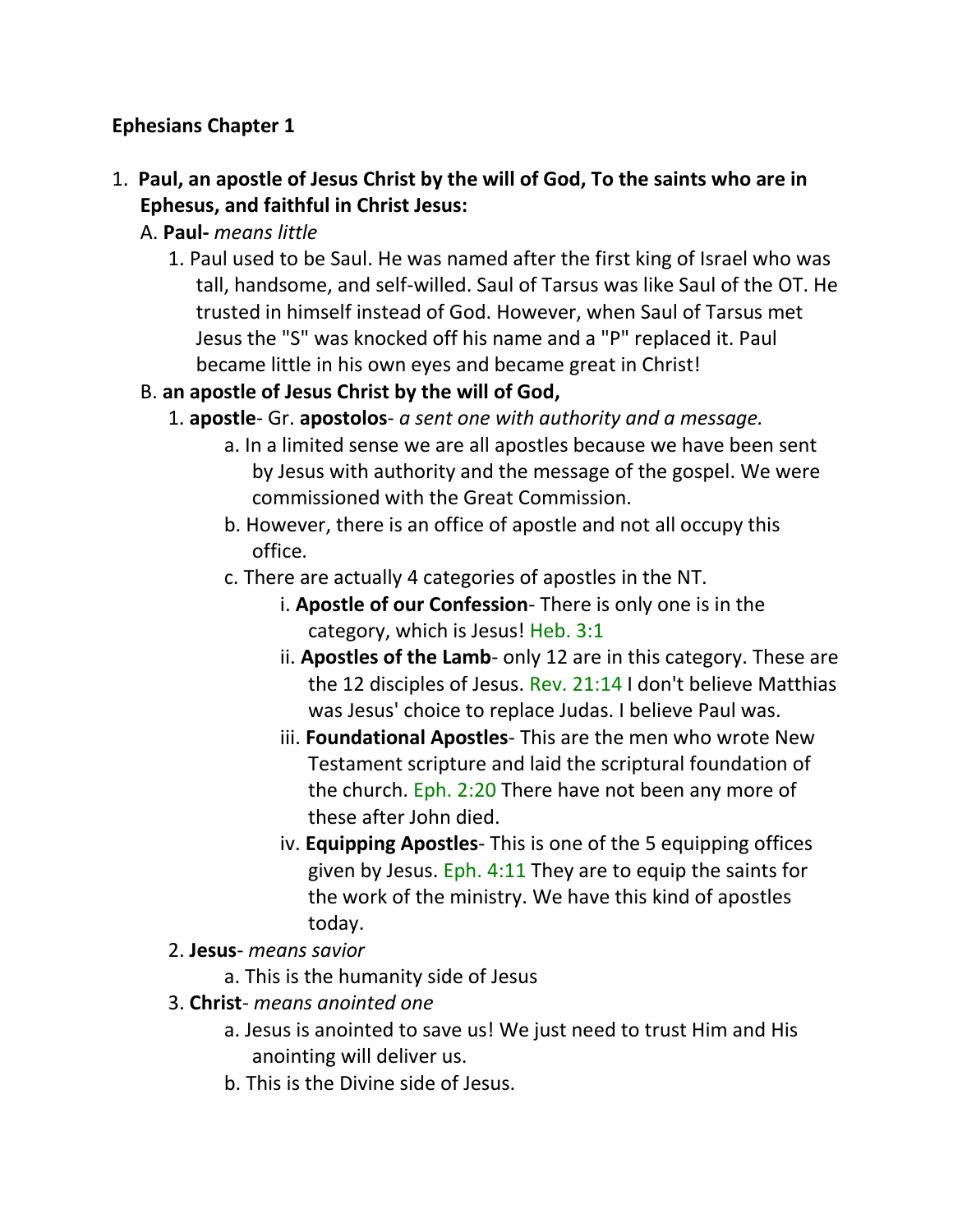#### 4. **will**- Gr. **thelema**

a. Our salvation is God idea, not ours!

### C. **to the saints who are in Ephesus,**

- 1. **saints** Gr. **hagios** *set apart ones, holy ones, sanctified ones*
	- a. This word is used 60 times in the New Testament for all who believe.
	- b. In some sects of Christianity you must die first before you are considered a saint. However, the truth of the NT is that you are born again a saint. In some sects you can only be a saint in you have performed miracles. The truth of the NT is that we are made saints and then perform miracles!

### 2. **Ephesus**- means *desirable*

a. We are made desirable in Christ!

### D. **and faithful in Christ Jesus**

- 1. **faithful-** Gr. **pistos** *believer, faithful*
	- a. This probably means believers here. This word also can be used of those who are faithful. It is true in every congregation there are the saints [all who are saved] and then those who are faithful among the saints. It is said that 20% of Christians do 80% of the work and giving. These are the faithful.

### 2. **Christ Jesus**

a. Here we see the words inverted. Which ever name is first, is what part of Jesus is emphasized. Here it is His Divinity.

### 2. **Grace to you and peace from God our Father and the Lord Jesus Christ.**

- A. **Grace** Gr. **charis** *unmerited favor, strength, power, ability*
	- 1. Grace is given to us at the moment of the new birth as the resource to live the Christian life. The Christian life is not lived by will power but by grace power! You access grace by faith. You are given grace from the start to live out everything directed for us to do in chapters 4-6.
	- 2. This is not just a nice opening greeting. This is the basis for the Christian life that all else rests on.
- B. **peace** Gr. **eirene** *to bind together in harmony, tranquility, prosperity*
	- 1. We have been bound together with God by our faith in Jesus. We are in covenant union with the resultant state of harmony, tranquility, and prosperity.
	- 2. Religion lacks grace and peace with God. Peace with God is based upon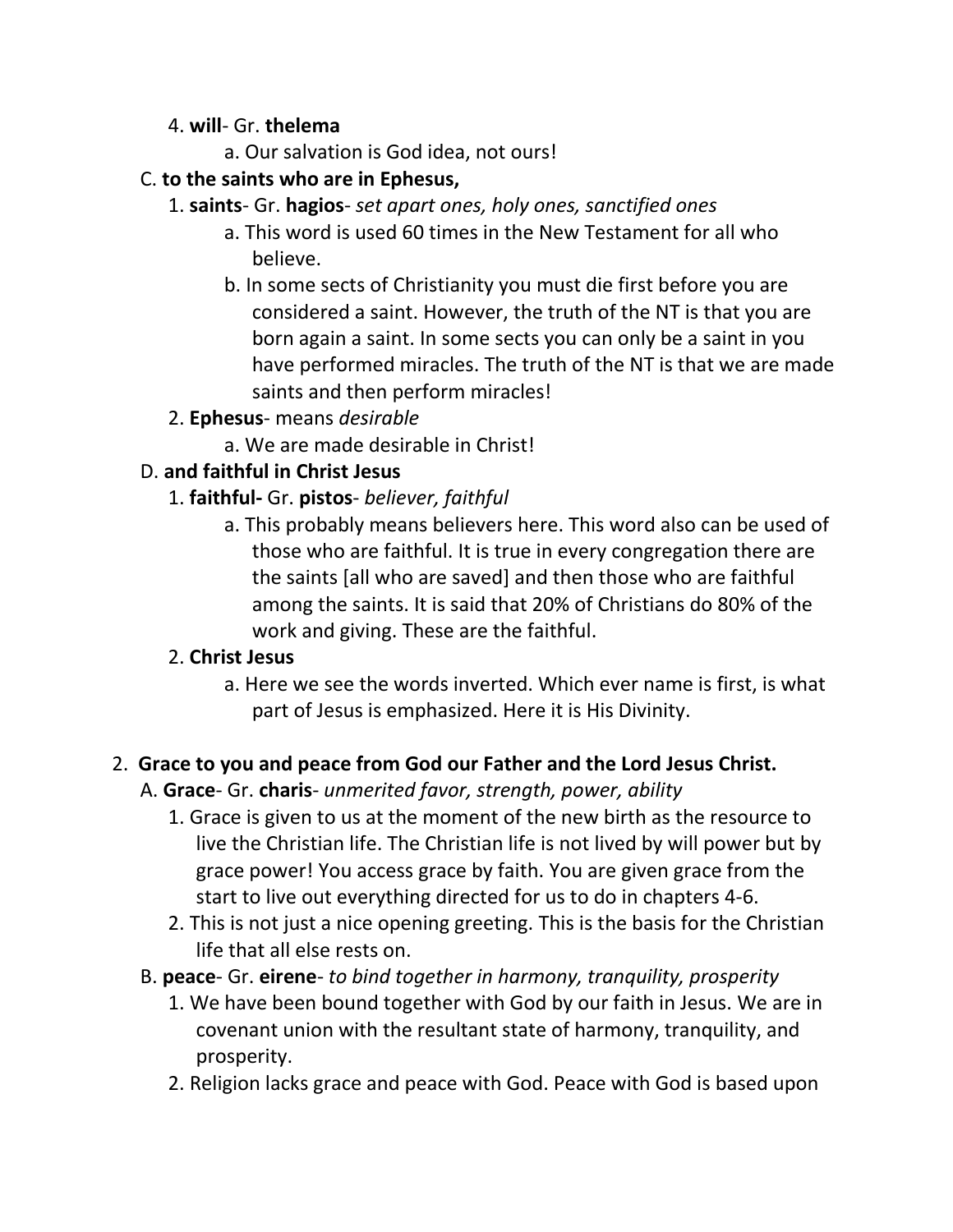the grace of God through Jesus. We could never have peace with God unless the free gift of righteousness was given to us by grace. We have been justified freely by faith in Christ. The result is a state of peace with God. God is no longer in conflict and at odds with us. Our sins have been removed once and for all time.

### C. **God our Father**

- 1. The Jews could never call God their Father. We now have a Heavenly Father and not just a God.
- 2. We have been adopted into God's family. We belong. We are loved. We are accepted. We are not alone. This is what the human heart needs to know. If not, it will lead to all forms of addiction and disorder in our lives.
- D. **Lord**-Gr. **kurios** *absolute master and sovereign*
	- 1. Jesus is our absolute Master. He is sovereign. This does not mean He controls everything however. In His love, He has set us free to serve Him and love Him back.
- 3. **Blessed** *be* **the God and Father of our Lord Jesus Christ, who has blessed us with every spiritual blessing in the heavenly** *places* **in Christ,**

### A. **Blessed be the God and Father of our Lord Jesus Christ,**

- 1. **blessed** Gr. **eulogetos** *one that has good spoken over them*
	- a. God blesses by His spoken Word.
	- b. God has spoken many good promises over us. We will experience these blessings if we will believe them and speak in line with them.
	- c. We need to bless God. We do that by speaking well of Him. Blaming him for what is wrong in our life is not blessing Him. Complaining is not blessing Him. Many believers have a controversy with the Lord that is based upon unbelief, ignorance, wrong teaching, or wrong and selfish expectations. God is always the blesser, never the curser.
- B. **who has blessed us with every spiritual blessing in the heavenly places in Christ**
	- 1. **blessed** Gr. **eulogeo** *to speak well of*
	- 2. **every**
		- a. There is not a single spiritual blessing God has that has not already been given to us in Christ!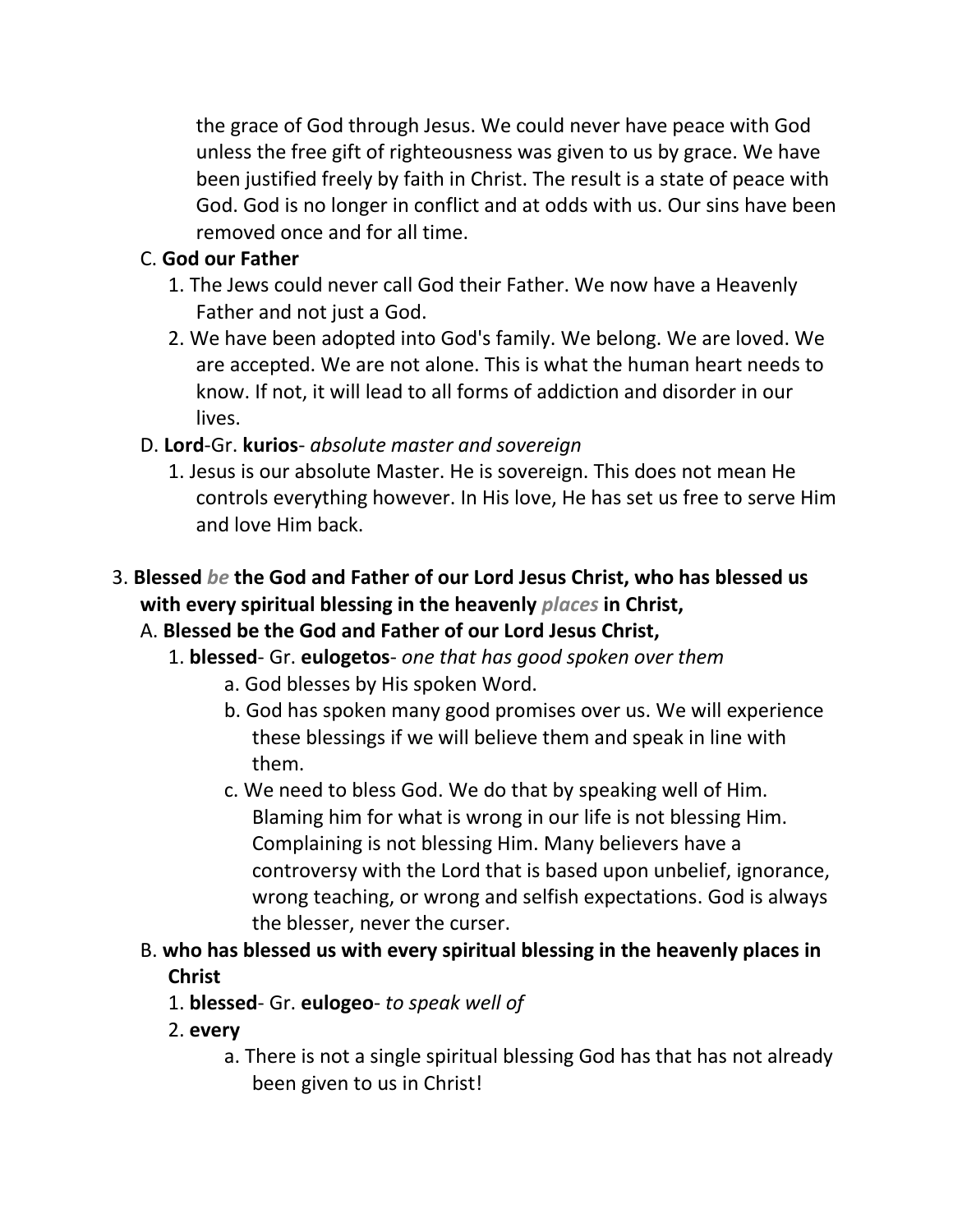### 3. **spiritual**- Gr. **pneumatikos**

### 4. **blessing**- Gr. **eulogia**- **the good that is spoken**

- a. This verse says blessed, blessed, blessing- This is the Christian life! It is given to us before a single thing is told for us to do, which starts in chapter 4! We start out the Christian life blessed, we are blessed, and we will continue to be blessed through eternity!
- b. We need to learn to speak this over our lives no matter what it appears in the natural. This is spiritual truth which can change any negative natural fact we face.

### 5. **heavenly places**- Gr. **epouranios**

- a. We are not longingly looking for these blessings way up yonder and hope we may be able to get them one day. We are seated with Christ in the heavenly places. Eph. 2:6 We are sitting in the blessing folks! They are ours now!
- b. All natural blessing come from the spiritual blessing we have in Christ. Even our finances finds it source in spiritual blessing we have in the heavenly places. Phil. 4:19 says, "God shall supply ALL your need by His riches in GLORY by Christ Jesus. Where? In glory! In heavenly places in Christ!

### 6. **in Christ**

a. This is a key phrase in the book of Ephesians and in the New Testament. We have been placed into Christ at our new birth. 1 Cor. 12:13 We are connected to Him. 1 Cor. 6:17 Everything He has He freely shares with us. Rom. 8:17 Everything we have as a Christian is from Christ and our union with Him. Apart from Christ we are nothing, have nothing, and can do nothing. 2 Cor. 12:11, 2 Cor. 6:10, John 15:5 In Him we are someone special, we have all things, and can do all things! Eph. 2:10, 1 Cor. 3:20-21, Phil. 4:13

### 4. **just as He chose us in Him before the foundation of the world, that we should be holy and without blame before Him in love,**

- A. **just as He chose us in Him before the foundation of the world,**
	- 1. **just as** Gr. **kathos** *according as, in proportion as, in the degree that*
		- a. Our being chosen by God is in accordance and in the degree of God's blessing.
	- 2. **chose** Gr. **eklegomai** *pick out, select, choose*
		- a. We were chosen before the foundation of the world.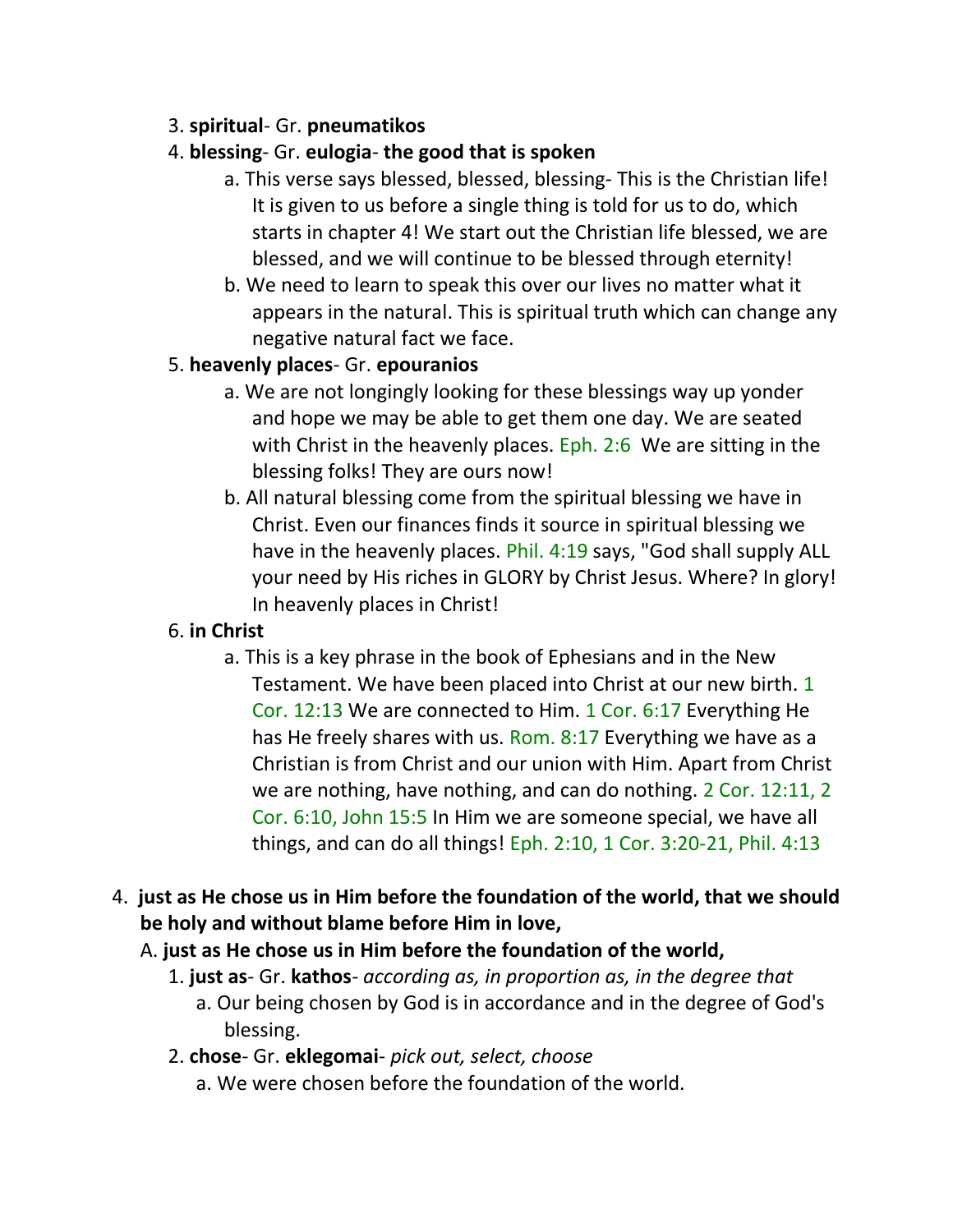- b. God choosing is not arbitrary. It is not from whim. He does not select some to salvation and others to damnation arbitrarily.
- c. God is sovereign, but in His sovereignty He chose a way of salvation through Christ and a mode of salvation- by faith. Anyone who accepts those terms is chosen by God to salvation.
- d. God's election is based on His predestination, and His predestination is always preceded by His foreknowledge. Those He foreknew that would accept Christ by faith were predestinated and chosen in Him unto salvation.
- e. We are chosen in Him. We have nothing apart from Christ. Christ is actually the chosen one. When we believe upon Christ we enter Him and share His election!
- 3. **before-** Gr. **pro**
	- a. He has loved us with an everlasting love.
- 4. **foundation** Gr. **katabole** *a throwing down, foundation*
	- a. Genesis 1:1
	- b. Jesus is the Lamb slain before the foundation of the world. Rev. 13:8
- 5. **world** Gr. **kosmos**

#### B. **that we should be holy and without blame before Him in love**

- 1. **holy** Gr. **hagios** *set apart, saint, sanctified*
	- a. This is the same word as saint. We have been set apart as God's own and for His own purposes.
- 2. **without blame-** Gr. **amomos-** *without blemish, faultless, unblameable*

 a. This word came from the Greek god Momus. He was the ultimate faultfinder. There was nothing he would not find wrong or faulty. Through the blood of Jesus we have been cleansed so that we have no blemish. We are so faultless and unblameable through the blood of Jesus that not even a Momus could find anything wrong with us!

 b. Many Christians can't believe they are without blame because they are looking at their performance instead of the finished work of Christ and His powerful cleansing blood.

c. You dear Christian now stand before God cleansed and without blame because Jesus took all your blame on the cross and paid the price! If you don't believe this then you are valuing your feelings and past experience more than the cross and the Precious Lamb of God who paid the penalty for you sins. 1Co\_1:8; Phi\_2:15; Col\_1:22; 2Pe\_3:14

d. You cannot achieve this in your effort and performance. This is a state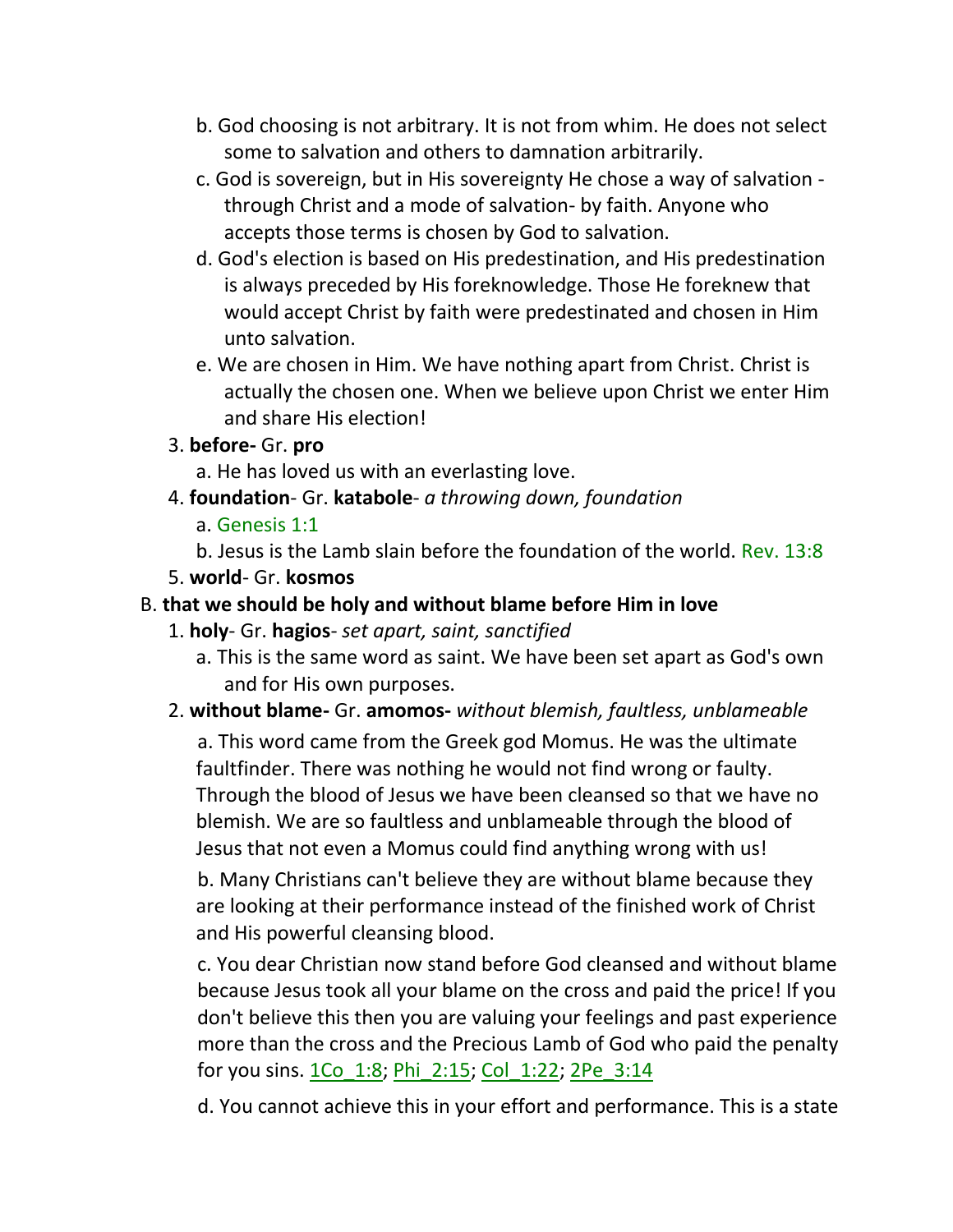to which you have been created in Christ Jesus. By the finished work of Christ you are made holy and without blame. This is not something you attain to. You are this in Christ! You will never be able to achieve this in your own effort. You will only grow in this reality once you believe it and confess it! You need to forsake your incomplete and imperfect works for Jesus' complete and finished work!

### 3. **before Him**- Gr. **katenopion**- *before the face of, before the presence of, in the sight of*

a. We are holy and without blame in the eyes of God. You may not seem that way in your own eyes or others in your life. However, God's eyes have perfect vision and are pure. His eyes only behold the truth. He says you are holy and without blame before His eyes. He is the only standard of truth, not your feelings, other people's opinions, or your past experience. You need to agree with God and speak this over yourself- "I am holy and without blame in the eyes of God". If you will do this God will touch your eyes and you will start to see yourself that way as well.

#### 4. **in love**- Gr. **en agape**

- a. You are holy and without blame because you are in His Love. You are in Christ. You are covered by Christ. You are covered by God's love.
- b. God's love is unconditional from God's side. However, you experiencing this love is conditional on believing it!

### 5. **having predestined us to adoption as sons by Jesus Christ to Himself, according to the good pleasure of His will,**

#### A. **having predestined us to adoption as sons by Jesus Christ to Himself,**

- 1. **predestined** Gr. **proorizo** *to limit in advance, to predetermine, decide beforehand, to foreordain, appoint beforehand*
	- a. God's choice of us is based upon predestination. This means that he determined in advance our destination. To many this means that God determined every persons fate either heaven or hell before they were born. This is not what this means! The truth is that God desired all to go to heaven. Jesus died for all people. He paid for all their sins. It is His will that all be saved and end up in heaven. However, God gave everyone a free will. He does not make people get saved. This is Calvinism and Universalism. Again, God in His sovereignty chose a way of salvation and a mode of salvation. This is through Christ by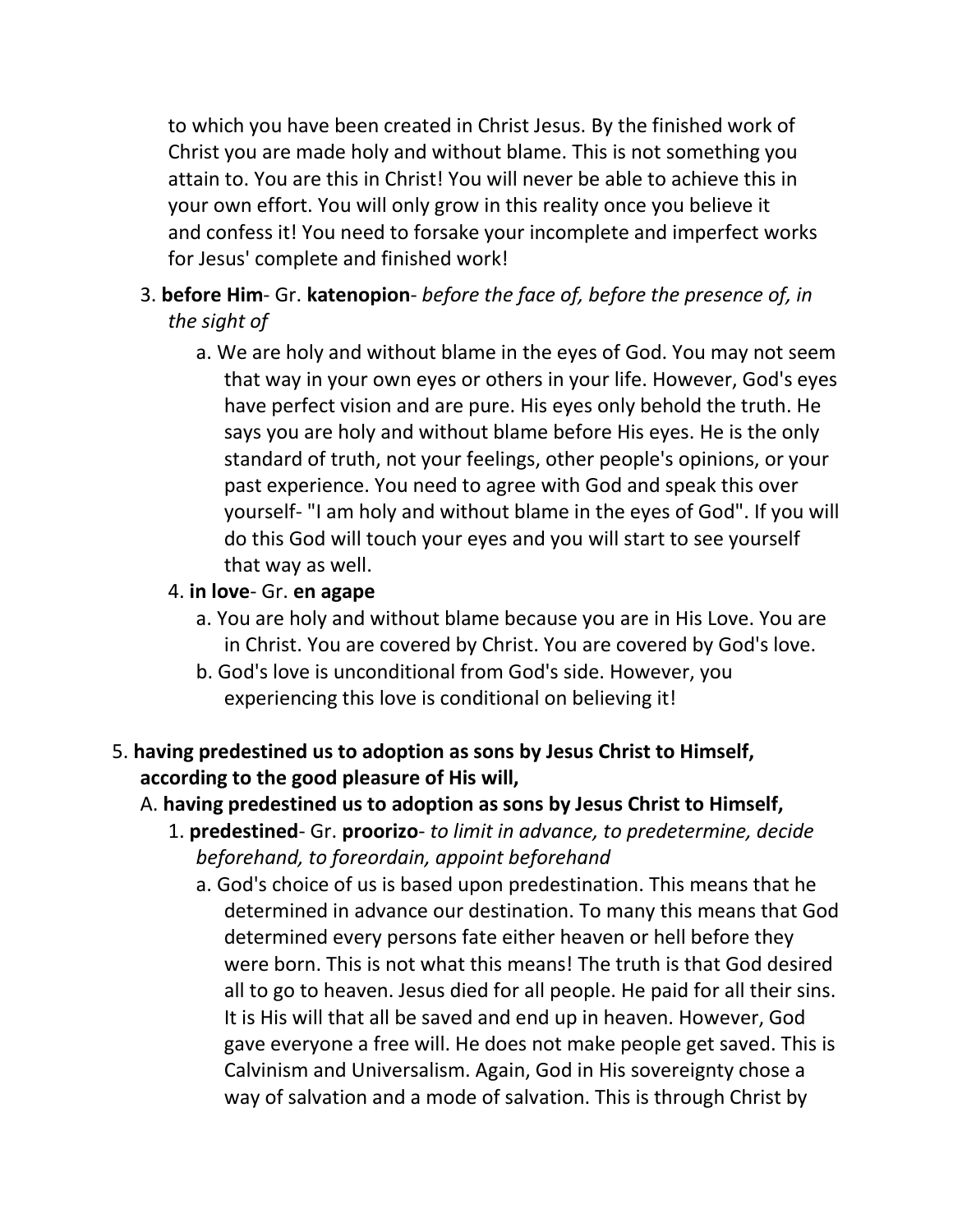faith. Those who accept these terms enter in Christ and will experience His election and destination! Remember we share everything with Christ. He is the Elect One. 1 Pet. 2:6 He was Predestined [Foreordained]. 1 Pet. 1:20 Those who reject God's terms are not in Christ and fail to reach His destination which is glory.

- b. Predestination in the NT is connected to God's foreknowledge. God knows those who will accept His terms and those who will not accept His terms. Rom. 8:29, 1 Pet. 1:2
- 2. **adoption of sons-** Gr. **huiothesia** *son placing*
	- a. There are different Greek words for son. Here it is **huios**, which means a mature legal son that has full rights to the family name and resources.
	- b. Adoption on the ancient world was different than today. Today we adopt other people's children into our family. Back then you adopted your own child into the family. Up until the age of adolescence a child did not have full family status and rights. Upon reaching a certain age then you were adopted into the family with full status and rights.
	- c. When we were born again we were given full family status and rights! We don't have to attain to a certain age or standard to be able to use the family name- Jesus and the Father's resources. They are ours from day one, from the get go!
	- d. Now in the natural we will grow into our Sonship status and ability to use the family resources. If we have an unrenewed mind we will have a slave mindset and not a Son mindset. We must grow into our family heritage by the renewing of our mind, but in our spirit, we are full grown and mature. We are qualified to enjoy every benefit and privilege of being a child of God.

### 3. **by Jesus Christ**

a. This is not by our own performance or deeds, but by being in union with Christ. We share Jesus' status as God's legal heir and Son out of God's gift of grace. We are joint heirs with Christ. As He enjoys the status as a Son and appropriates its benefits and privileges, so we can also being in Him.

### 5. **to Himself**

a. The Father always wanted a family of sons that would share His glory and commune with Him through eternity.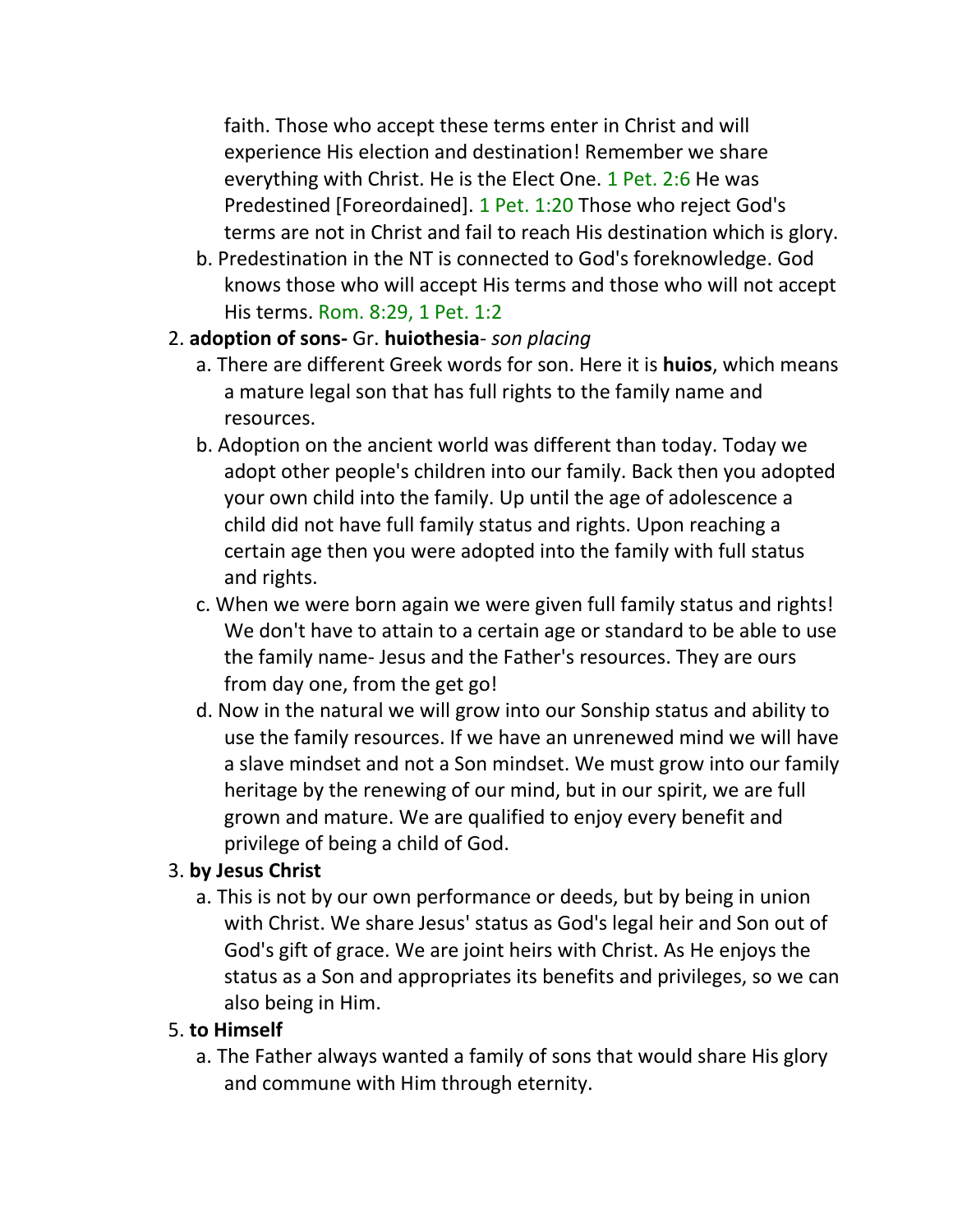#### B. **according to the good pleasure of His will**

#### 1. **good pleasure**- Gr. **eudokia**

a. God did not redeem us begrudedly because He felt guilty that He made us and we fell. He did not do what He did out of obligation, but out of sheer pleasure to have us as His children!

### 2. **will**- Gr. **thelema**

a. It is God's will that all be saved.  $1$  Tim. 2:4 God does not always get what He wants. Even God faces that reality! God wants all to be saved, but not all will be saved.

### 6. **to the praise of the glory of His grace, by which He made us accepted in the Beloved.**

### A. **to the praise of the glory of His grace,**

- 1. **praise-** Gr. **epainos** *approbation, commendation, praise*
- 2. **glory** Gr. **doxa** *opinion, judgment, view, splendor, brightness, a most glorious condition, most exalted state, magnificence, excellence, preeminence, dignity*
	- a. God's glory is His excellent greatness. This glory does not grow or wane. However, in our view it can increase and be decreased. On our side, God's glory is dependent on our opinion and view of Him.
	- b. God is magnified in our eyes when we worship Him and enter into thanksgiving. Focusing on who He is and what He has done will cause Him to be magnified [glorified] in your eyes and life.
- 3. **grace** Gr. **charis** *unmerited favor, strength, power, ability*
	- a. Being adopted by God is based solely on His grace through faith. It had nothing to do with our merit or works.
	- b. It also took the strength, power, and ability of God to work redemption for us as we will see later in the chapter.

### B. **by which he has made us accepted in the Beloved**

- 1. **made us accepted** Gr. **charitoo** *to make graceful, charming, lovely, agreeable, compass with favor, to honor with blessings*
	- a. God has made us charming, lovely, and agreeable to Him. He made us so in our spirit. We must look into the mirror of the Word to see this truth. We need to say over ourselves- "God has made me charming, lovely, and agreeable to Him in Christ!"
	- b. If saying this causes something in you to be uneasy, it is because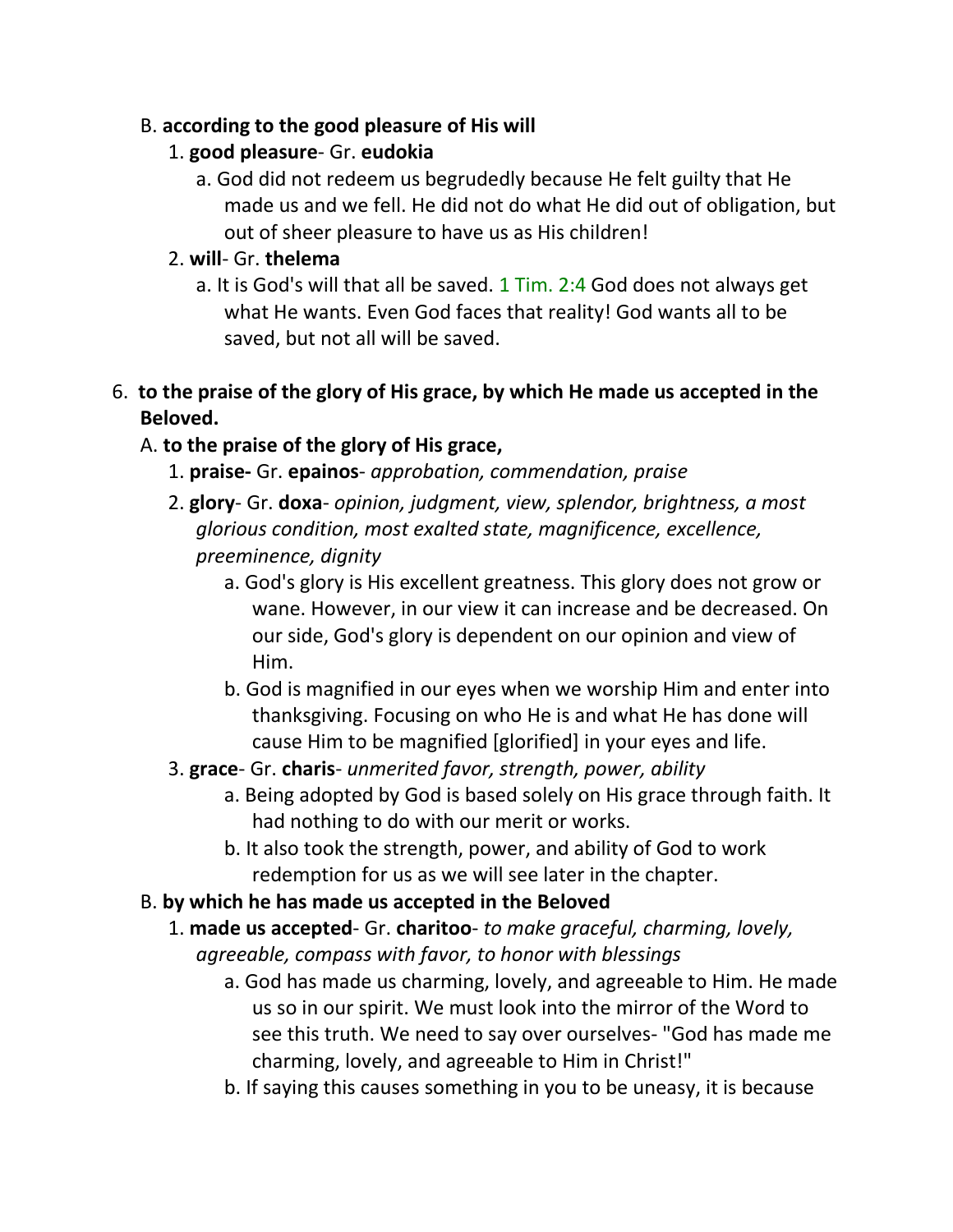your mind is not renewed to the truth and you have an opposite belief system in the basement level of your mind and heart. We renew these beliefs by choosing to speak over us what God says of us and to speak in line with it.

- c. If you have trouble saying this, then it shows your focus in on your performance and past experience instead of God's truth of who you are in Christ Jesus.
- d. God has not only accepted us in Christ but He has MADE US ACCEPTABLE in our reborn spirit. He has made us lovely and agreeable to Him! One of the foundational things we must understand that we are accepted and are acceptable by the finished work of Christ. This is true of us in the new creation.
- 2. **beloved** Gr. **agapetos-** *the object and beneficiary of love*
	- a. You are the object and beneficiary of God's love. You will do well to repeat often, "I am God's beloved!" The Apostle John learned this secret. He was fond of calling himself, "The disciple that Jesus loved."

### 7. **In Him we have redemption through His blood, the forgiveness of sins, according to the riches of His grace**

### A. **In Him we have redemption through His blood,**

- 1. **in Him**
	- a. Redemption is only found in Him and by being in Him. Not all people are in Christ. We baptized [immersed] into Christ by faith.
- 2. **redemption** Gr. **apolutrosis** *a releasing affected by payment of ransom, redemption, deliverance, liberation procured by the payment of a ransom*
	- a. It is clear from scripture we are redeemed from sin and its curse. Rom 3:24; 1Co 1:30; Col 1:14; 1Ti 2:6; Tit 2:14; Heb 9:12-15, Heb 9:22, Heb 10:4-12; 1Pe 1:18-19, 1Pe 2:24, 1Pe 3:18; 1Jo 2:2, 1Jo 4:10; Rev 5:9

#### 3. **His blood**

a. Remission of sins only comes through the shedding of blood. Heb. 9:22 Jesus blood was shed once. Therefore, all our sins- past, present, and future are already forgiven. God is not doling out installments of forgiveness each time we confess a sin. They have been forgiven once and for all by the shedding of the blood of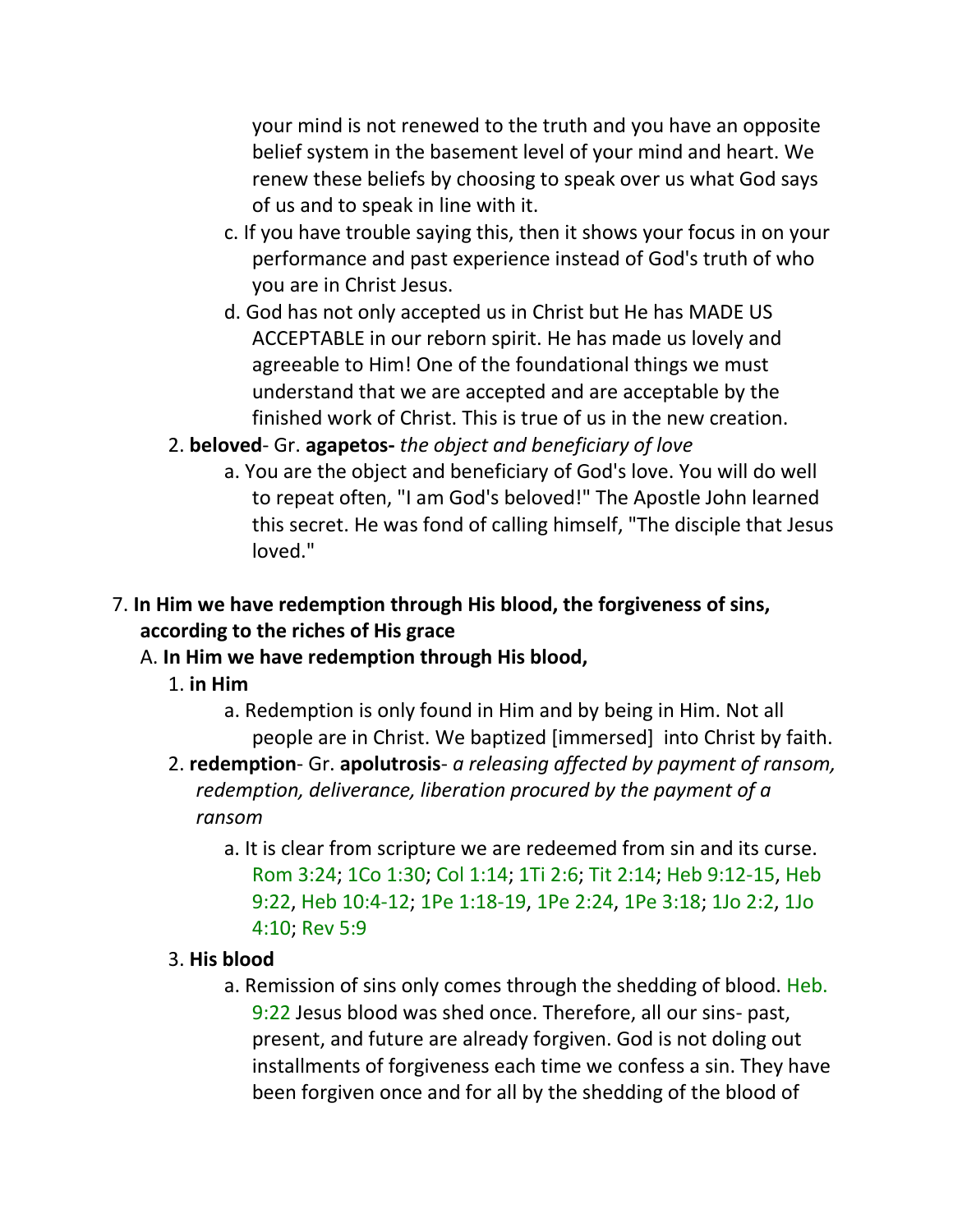Christ. Confessing our sins are good for our own conscience and to admit our wrongs so they can be corrected but it not the means by which we receive forgiveness from God. Forgiveness of sins only comes through the blood of Jesus.

#### B. **the forgiveness of sins,**

- 1. **forgiveness-** Gr. **aphesis** *the sending away, freedom, pardon*
- 2. **sins** Gr. **paraptoma** *side steps, a lapse or deviation from truth and uprightness*
	- a. How many sins did Jesus die for? How many of them were forgiven? Some say that all our past sins before we got saved were forgiven, but after salvation you need to confess your sins to be forgiven of those. What about your future sins? Have they already been forgiven? Some would gasp and say no way!!
	- b. Let me ask you a question? How many of your sins were future tense when Jesus died? All of them! You better thank God He can forgive future sins, because all your sins were future tense when Jesus died! If there are some sins that were not forgiven when Jesus shed His blood, then He will have to go back and suffer and bleed again. Hebrews clearly teaches that by His one sacrifice we are forgiven and made perfect before God. Heb. 10:14
	- c. 1 John 1:9 is not a verse to be applied daily for a Christian when they sin. This verse is speaking of coming to Christ and admitting your sins and need for a Savior. If you do this then God will forgive you [apply forgiveness] and cleanse you from all unrighteousness. This is a one time thing when you accept Christ. The Gnostics did not believe they had sin or committed sins. This was a lie that John was combating in 1 John. There are good reasons for confessing your sins as a believer, but to get God's forgiveness is not one of them.
	- d. If you have to confess every sin to be forgiven, what if you miss confessing one, two, or a lot of them? Do we just lump them all together in some general "I am sorry for all my sins [even though I can't remember most of them] God"? Really? Can we lower the bar of God's holiness and standard like that? Nope!
	- e. Those that preach this doctrine of having to confess all your sins in order to be forgiven are hypocrites because they do not completely and perpetually confess all their sins. They don't fully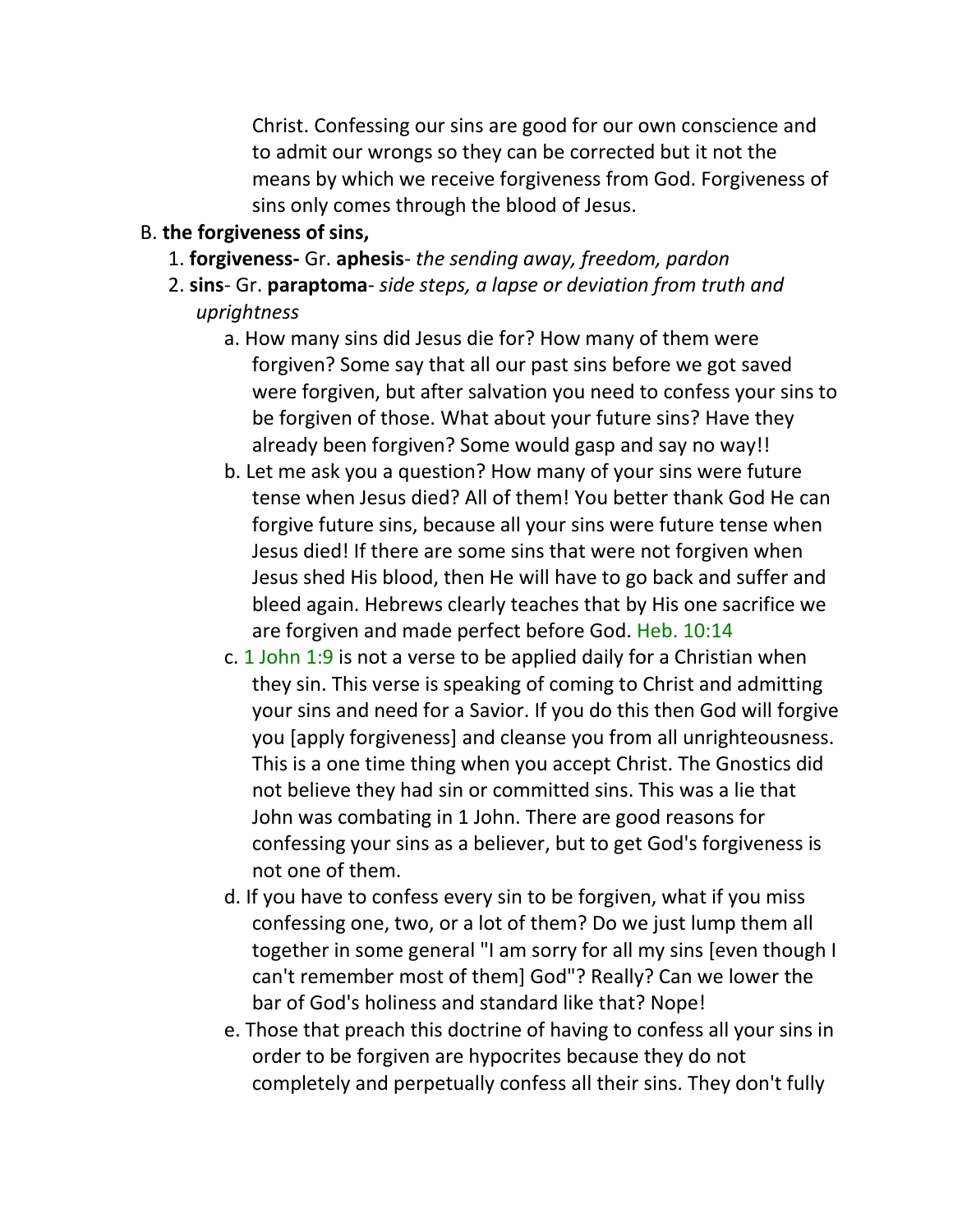practice what they preach. The practice of confessing sins to be forgiven usually degenerates to just confessing the "big ones" or the ones that "bother the conscience" and the others just slide by ignored. Again, will God's holy and perfect standard be allowed to droop in this way? Nope! If you are going to be forgiven through the confessing of your sins then it must be done perfectly, completely, and perpetually every day of your life. This doctrine if truly followed with absolute diligence leads to a bondage and burden of self-focus and condemnation. No, we need to gaze upon our Savior and His all sufficient sacrifice for all our sins. He has made us righteous forever!

#### C. **according to the riches of His grace**

- 1. **riches** Gr. **ploutos**
	- a. God is rich in mercy and grace. Receiving this mercy and grace makes us rich.
- 2. **grace** Gr. **charis**
	- a. It is by God's abundant and amazing grace that we are redeemed and forgiven of all our sins. It is not based upon our ability and diligence to confess all our sins to stay saved, stay redeemed, and stay forgiven. Christ did the work and keeps us by His faithfulness and power.
	- b. We will live much more holy automatically by focusing on Christ's finished work on the cross, His total forgiveness of our sins, and the unchanging gift of righteousness He has given to us than focusing on all our sins and trying to confess them all in order to be forgiven and kept righteous.

#### 8. **which He made to abound toward us in all wisdom and prudence,**

#### A. **made abound**- Gr. **perisseuo**- *to super abound*

- B. **wisdom** Gr. **sophia** *cleverness or skill, sound judgment, intelligence*
- C. **prudence** Gr. **phronesis** *understanding, insight*
	- 1. I don't think we appreciate the wisdom and intelligence it took to not only create the universe for us, but to provide for us redemption. God had to use wisdom and intelligence in making a plan of redemption in which He could both be just and holy and rightfully deal with sin in its full measure but also in a way in which He could show mercy and grace to us at the same time. In his wisdom He provided a redemption in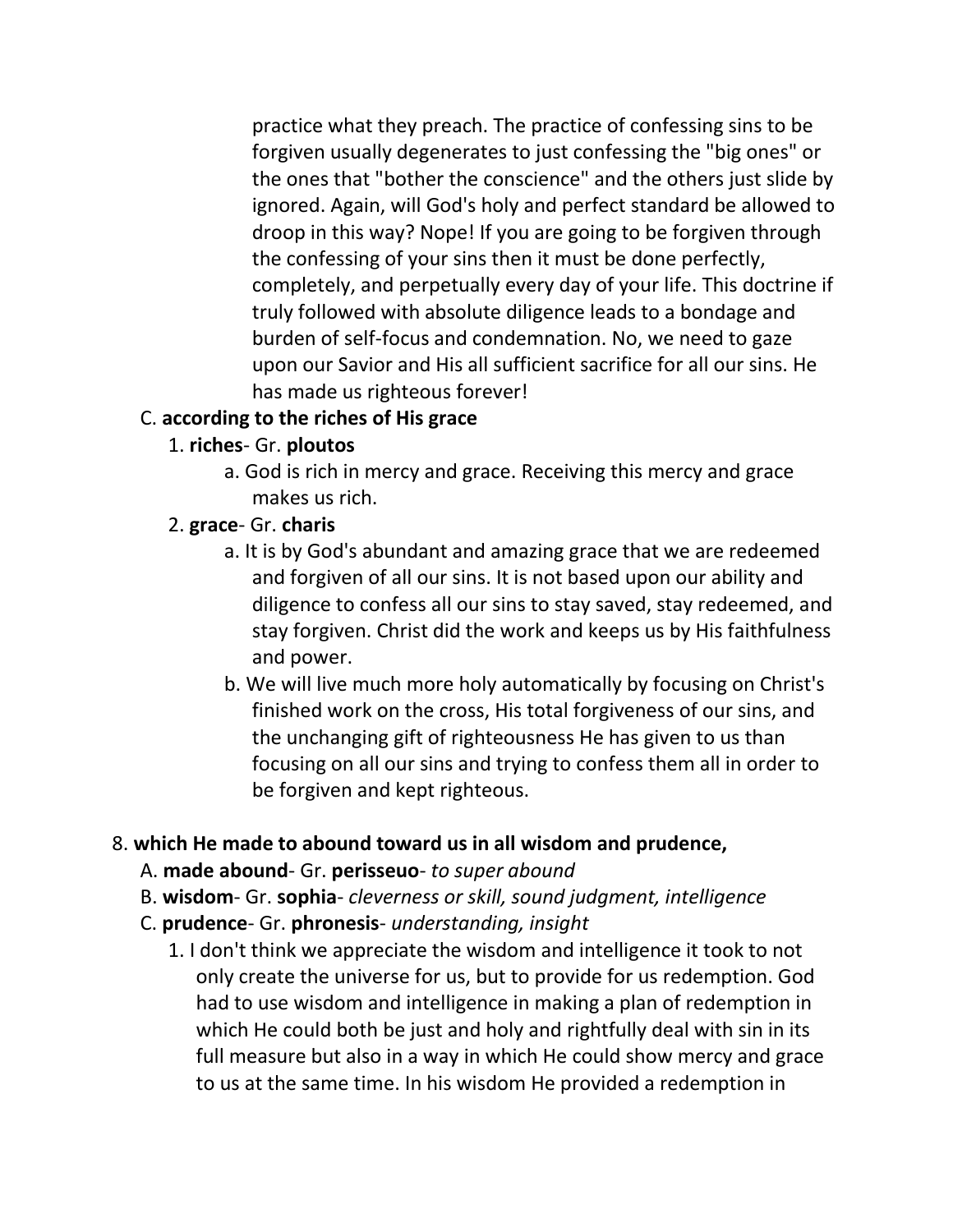which is He both Just and the justifier of those who believe on Jesus. Rom. 3:26

- 2. The plan in which God Himself would take on flesh to bear our sins as our legal substitute was sheer genius. No mere mortal could have devised the plan of redemption that God did!
- 9. **having made known to us the mystery of His will, according to His good pleasure which He purposed in Himself,**
	- A. **having made known to us the mystery of His will,**
		- 1. **having made known** Gr. **gnorizo**
		- 2. **mystery** Gr. **musterion** *hidden thing, secret, mystery, generally mysteries, religious secrets, confided only to the initiated, a hidden or secret thing, not obvious to the understanding, a hidden purpose or counsel*
			- a. This word mystery is used in the NT to speak of the age of Grace and the Church. In the OT the Church Age or Age of Grace was not known or revealed.
			- b. The disciples thought Jesus was going to immediately bring in the 1000 year reign of the Messiah spoken of in the OT. That is why James and John wanted to sit at his right and left hand in His kingdom. Mark 10:37
			- c. In the OT we see passages that speak of Jesus first coming and His Second Advent as happening concurrent to each other. For instance, Jesus in Nazareth stood up and read from Isaiah 61:1-2. Verse 2 talks about the acceptable day of the Lord and the vengeance of our God. In this passage Jesus' first coming and Second Advent are mentioned but there is no mention of the church age that would separate the two comings. The church age was a mystery that was revealed to the apostles after Jesus ascended to the Father.

d. The revelation of the mystery was first given in full to Paul. He mentions this revelation numerous times. Rom11:25, Rom 16:25, 1Co 2:7, 1Co 15:51, Eph 1:9, Eph 3:3, Eph 3:4, Eph 3:9, Eph 5:32, Eph 6:19, Col 1:26, Col 1:27, Col 2:2, Col 4:3, 2Th 2:7, 1Ti 3:9, 1Ti 3:16 In each case it refers the mystery of the Church Age and the Dispensation [Age] of Grace.

3. **will-** Gr. **thelema**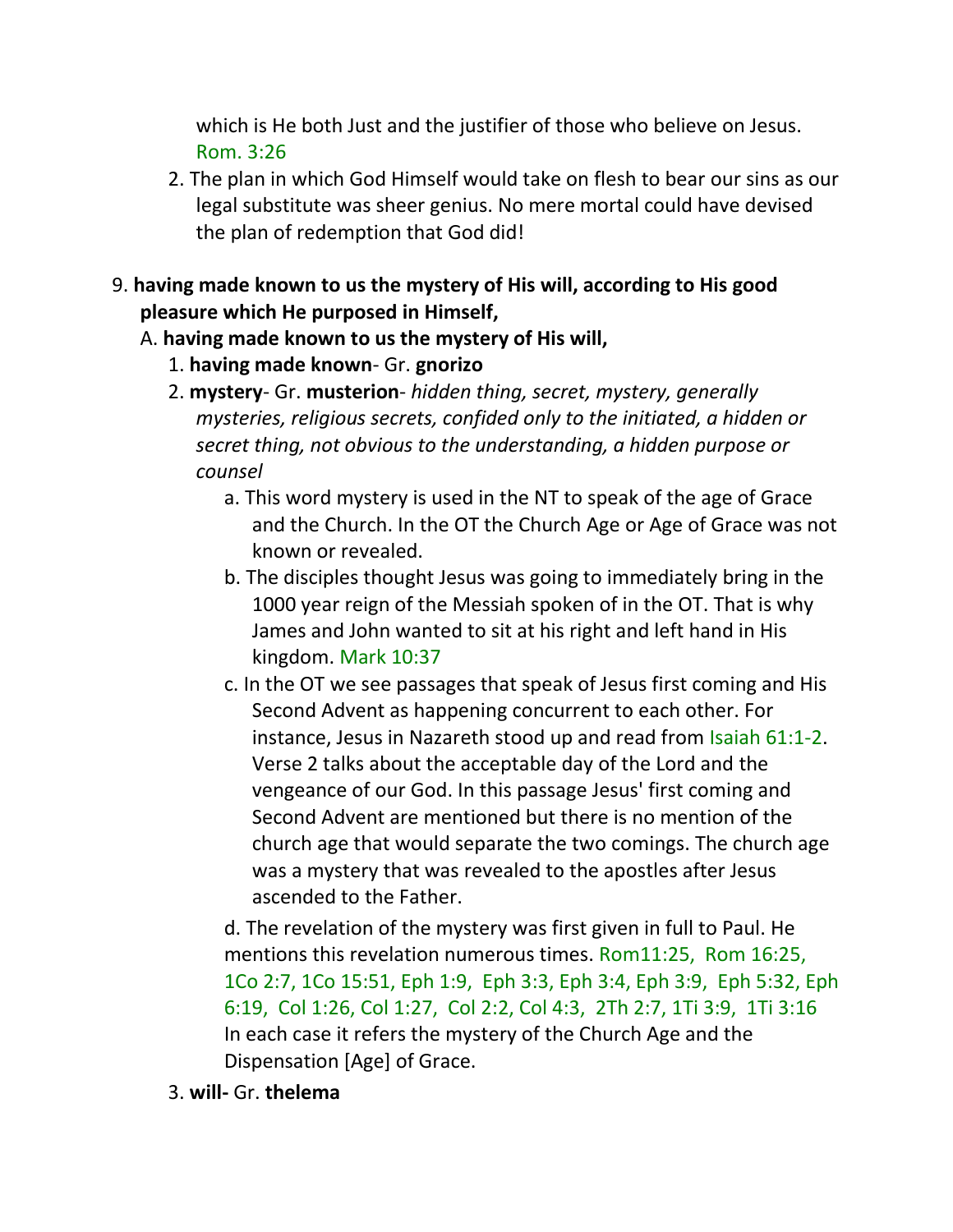#### B. **according to His good pleasure which He purposed in Himself**

- 1. **good pleasure** Gr. **eudokia**
	- a. This is the second time God's good pleasure in mentioned in this chapter. Again, God did not redeem us out of obligation but out of sheer delight!
- 2. **purposed** Gr. **protithemai** *to place before, to set forth, to set forth, to be looked at, to expose to public view, to purpose, determine* a.God determined to bring His love, grace, and power into public view by redeeming us.
- 3. **in Himself**
	- a. This internal resolve came not from our need or external pressure but from His own love and willingness.
- 10. **that in the dispensation of the fullness of the times He might gather together in one all things in Christ, both which are in heaven and which are on earth—in Him.** 
	- A. **that in the dispensation of the fullness of the times He might gather together in one all things in Christ,**
		- 1. **dispensation** Gr. **oikonomia** *the management of a household or of household affairs, administration, stewardship, dispensation*
			- a. Some speak against dispensations or time periods but they are scriptural. Ages are spoken of throughout the NT. There have been different dispensations or time periods during our human existence. These time periods or dispensations also correlate with the different covenants of God.
				- i. Dispensation of Innocence- Edenic Covenant
				- ii. Dispensation of Human Government- Noahic Covenant
				- iii. Dispensation of Promise- Abrahamic Covenant
				- iv. Dispensation of Law- Mosaic Covenant
				- v. Dispensation of Grace/Church- The New Covenant
				- vi. Dispensation of Millennium- The Kingdom Covenant
				- vi. Dispensation of Eternity- The Everlasting Covenant
			- b. A dispensation can also be translated as "administration". In each presidential administration the way business is conducted is different. In the different dispensations the way God dealt with man differed. However, the way for man to become righteous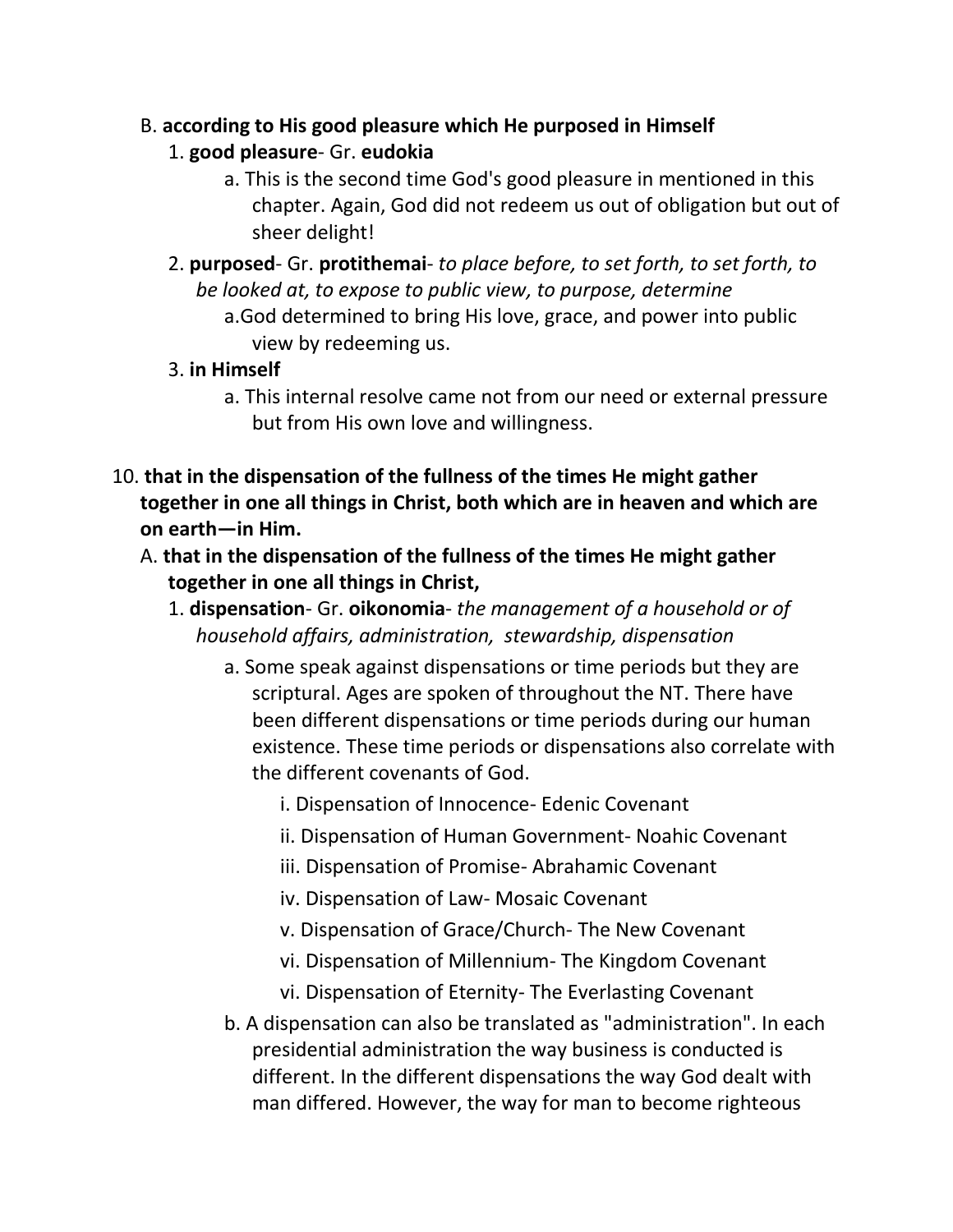never changed. In every time period man received righteousness by faith through God's grace. We see this in Hebrews chapter 11. We see men prior to the New Covenant listed from each of the previous dispensations [time periods]. Each were made righteous by faith.

### 2. **fullness**- Gr. **pleroma**

- 3. **times** Gr. **kairos** *time periods*
	- a. There has been different time periods called ages. Jesus actually created these time periods. Hebrews 1:2- [KJV- worlds- Gr. aions*ages*]
	- b. Here are other references to ages in the NT- Eph. 2:7, Eph. 3:5, Eph. 3:21, Col. 1:26
	- c. This is speaking of the Millennial Age. In this age, all things will be placed under Christ's rule. He will rule for 1,000 years and then hand all things over to the Father. 1 Cor. 15:28
- 4. **gather together-** Gr. **anakephalamai-** *to place under a head, to sum up (again), to repeat summarily, to condense into a summary*

a. All things will be gathered under the head which is Christ.

## 5. **all things**

a. This is limited to all things in heaven and in earth, not in hell. Those who are in hell will not be redeemed and enter Christ's reign.

# 6. **heaven**

- 7. **earth**
	- a. This is heaven and earth, not hell.
- 8. **in Him**

# B. **both which are in heaven and which are on earth**

- 1. **heaven**
- 2. **earth**
	- a. This is stressed again with the omission of hell. There is no universal reconciliation of the souls that are in hell.
- C. **in Him**
	- 1. Those in hell are not "in Him". They are not "in Christ". They will not be reconciled unto God.
- 11. **In Him also we have obtained an inheritance, being predestined according to the purpose of Him who works all things according to the counsel of His will,**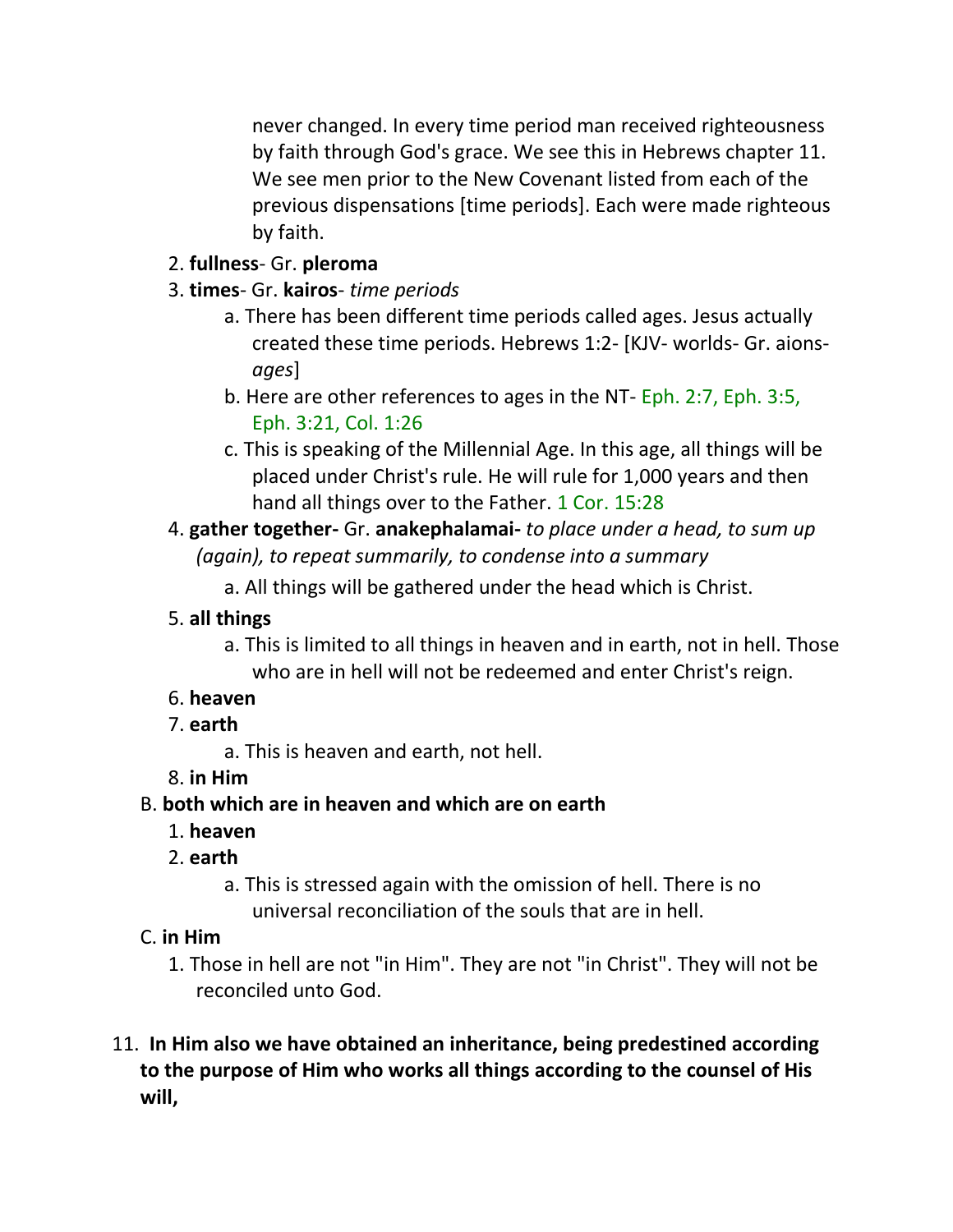#### A. **In Him also we have obtained an inheritance,**

### 1. **In Him**

- a. Again we have this phrase repeated. It is only in Him that we obtain an inheritance. It is His inheritance that He is sharing with us.
- 2. **obtained an inheritance** Gr. **kleroo** *to determine by lot*
	- a. Much of our inheritance can be experienced in this life. We do not have to wait till we get to heaven. Through faith and patience we inherit the promises given to us. Heb. 6:12
- B. **being predestined according to the purpose of Him who works all things according to the counsel of His will**
	- 1. **predestined** Gr. **proorizo** *to limit in advance, to foreordain, appoint beforehand*
	- 2. **purpose** Gr. **prothesis**
		- a. God has a purpose for all people and all things. However, Satan and men have perverted the purposes of God in many cases. However, the purpose of God will be carried out for those who place their faith in Christ.
	- 3. **works** Gr. **energeo**
	- 4. **all things**
	- 5. **counsel** Gr. **boule**
	- 6. **will** Gr. **thelema**
		- a. Calvinists love this chapter and Romans chapter 9 because they see it backing up their doctrine that God controls everything and everything is God's will. However, this is not taking into account the whole counsel of the Word of God.
		- b. Clearly, not everything that happens is God's will or is in God's control. It plainly says that it is not God's will that any shall perish but all be saved. 2 Pet. 3:9, 1 Tim. 2:4 It is also clear that many are perishing and will be lost. Matt. 7:13
		- c. What this verse is saying is that God works all things according to the counsel of His will for those who are in Him, who have obtained an inheritance, and who are predestined according to His purpose. A sister verse to this is Romans 8:28- "God is working all things together **FOR THEM** that love God and are called according to His purpose." This verse is not saying God is controlling everything that happens in the world and everything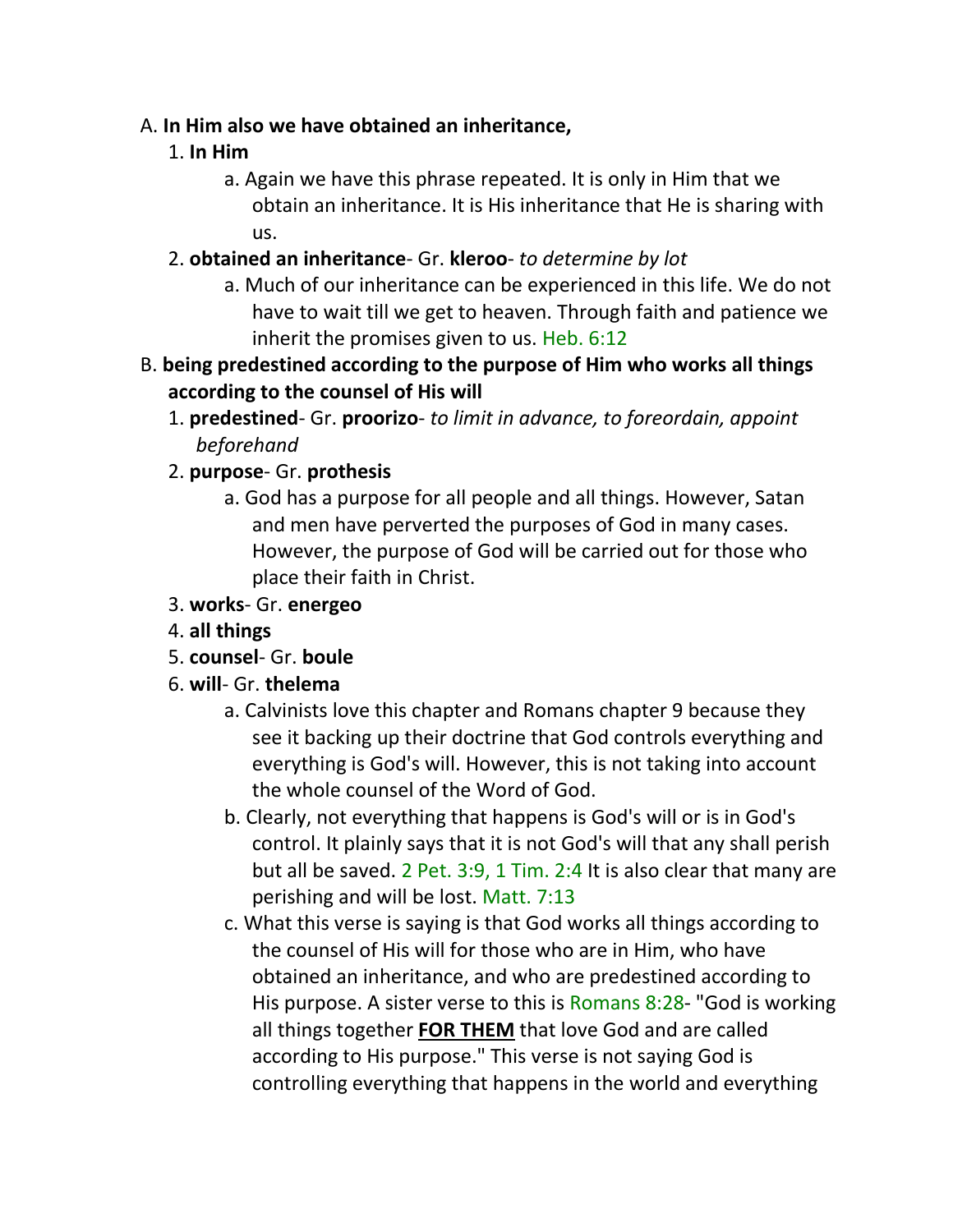that happens in the world is His will.

d. A theological error takes place when scriptures written the church, those who believe upon Jesus, are transferred and applied to the whole world. If you do this you end up with the error of universalism. Ephesians was written to believers, not all of humanity.

# 12. **that we who first trusted in Christ should be to the praise of His glory.**

### A. **first trusted**- Gr. **proelpizo**- *to hope on before, first placed hope upon*

1. This is speaking of the Jewish Christians. The first disciples were all Jewish. Cornelius was the first recorded Gentile convert some years after the day of Pentecost.

### B. **in Christ**

1. This chapter and book is written to Christians- those who have placed their faith and hope in Christ. These verses are not written to all of humanity. Those who have trusted in Christ are a praise to God's glory, not unbelievers.

### C. **praise**- Gr. **epainos**

- D. **glory** Gr. **doxa**
- 13. **In Him you also** *trusted,* **after you heard the word of truth, the gospel of your salvation; in whom also, having believed, you were sealed with the Holy Spirit of promise,**

### A. **In Him you also trusted,**

- 1. **In Him**
	- a. Are you catching it? In Him..In Him...In Him.
- 2. *trusted* omit not in the Greek

### B. **after you heard the word of truth,**

- 1. **heard** Gr. **akouo**
- 2. **word** Gr. **logos**
- 3. **truth** Gr. **aletheia**
	- a. The word of truth is the gospel- the good news of the finished work of Christ.

### C. **the gospel of your salvation;**

### 1. **gospel**- Gr. **euaggelion**- *good news*

a. The good news is that salvation has been achieved by Christ and is offered as a gift. Often salvation is preached as a gift to sinners,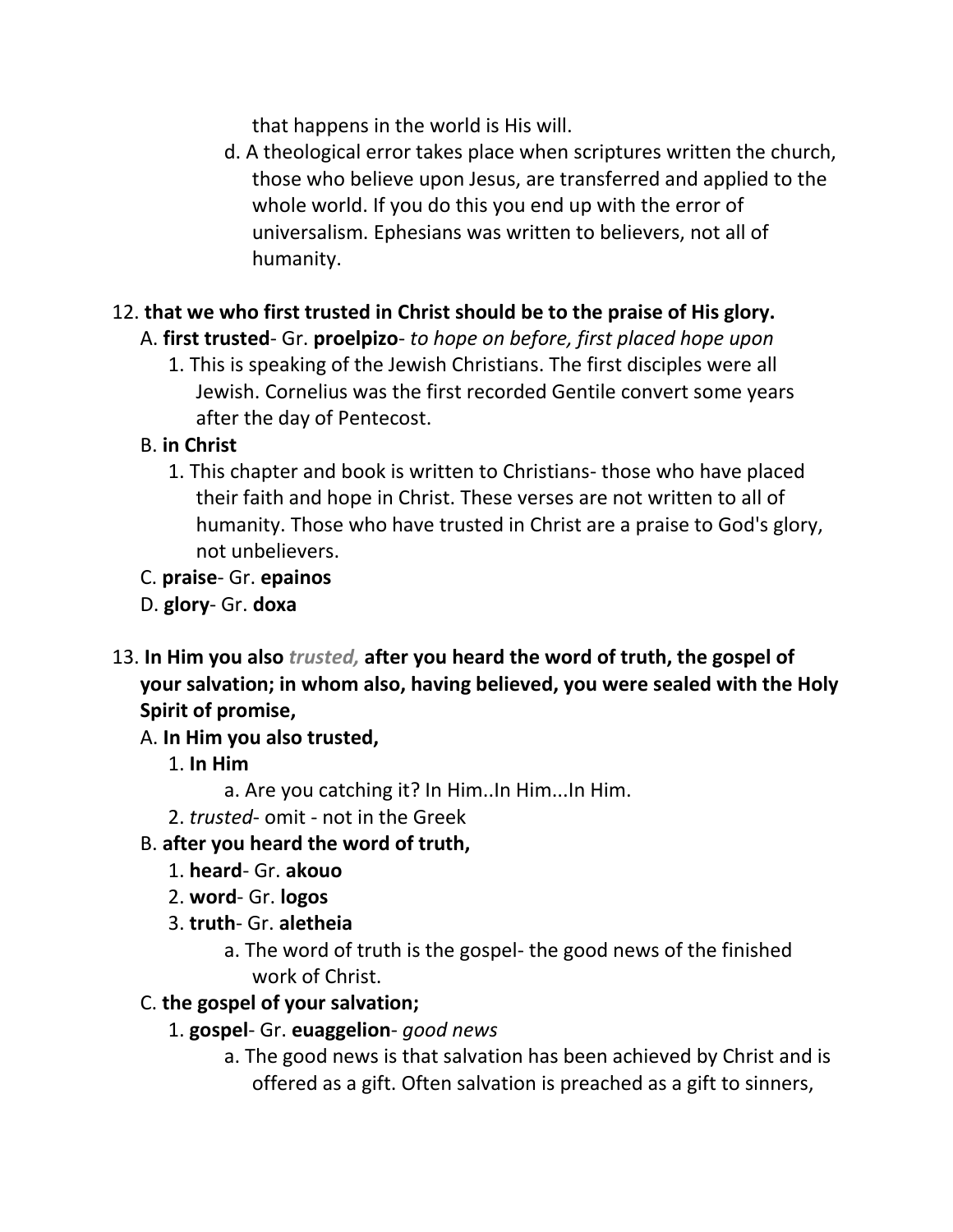but then it is preached it must be maintained or accomplished by your own works after you get saved. This is not good news! That is bad news. We are to get saved and continue on in the Christian life the exact same way- by grace through faith. Col. 2:6

- 2. **salvation-** Gr. **soterion** *deliverance, health, prosperity, wholeness*.
- D. **in whom also,**

### E. **having believed-** Gr. **pisteuo**- *to exercise faith*

- 1. This verse debunks Calvinism which teaches that God preselects people to get saved. Calvinism teaches that God causes His elect to be born again first and then gives them faith to believe upon Christ. This verse teaches that you first believe before you can receive the Holy Spirit and the new birth [the seal of the Holy Spirit]. Calvinism teaches that you must be born again first before you can believe. They teach that if you believe then you had a part to play in your salvation. This is true! We do have a part. Our part is to receive the finished work of Christ by believing upon Christ.
- 2. God does not force salvation and His way on unwilling individuals. That would be akin to spiritual rape. I know that is strong language but it is true.

### F. **you were sealed with the Holy Spirit of promise**

- 1. **sealed** Gr. **sphragizo** *to seal with a stamp or signet*
	- a. A seal was affixed to protect contents, to show ownership, and provide authenticity.

### 2. **Holy Spirit**

a. The Holy Spirit has sealed our spirit. It protects our new born spirit. It shows that we belong to God. It also proves we are authentic and not fake.

### 3. **promise-** Gr. **epaggleia**

- a. The giving of the Holy Spirit was promised both in the OT and by Jesus. Ezek. 36:27, Joel 2:28, Luke 24:49
- b. The order of this verse is important- hear the gospel, believe the gospel, sealed by the Holy Spirit. Universalism removes the first two conditions- hear and believe. Col 1:21-23, Rom. 10:13-14, Rom. 1:16
- 14. **who is the guarantee of our inheritance until the redemption of the purchased possession, to the praise of His glory.**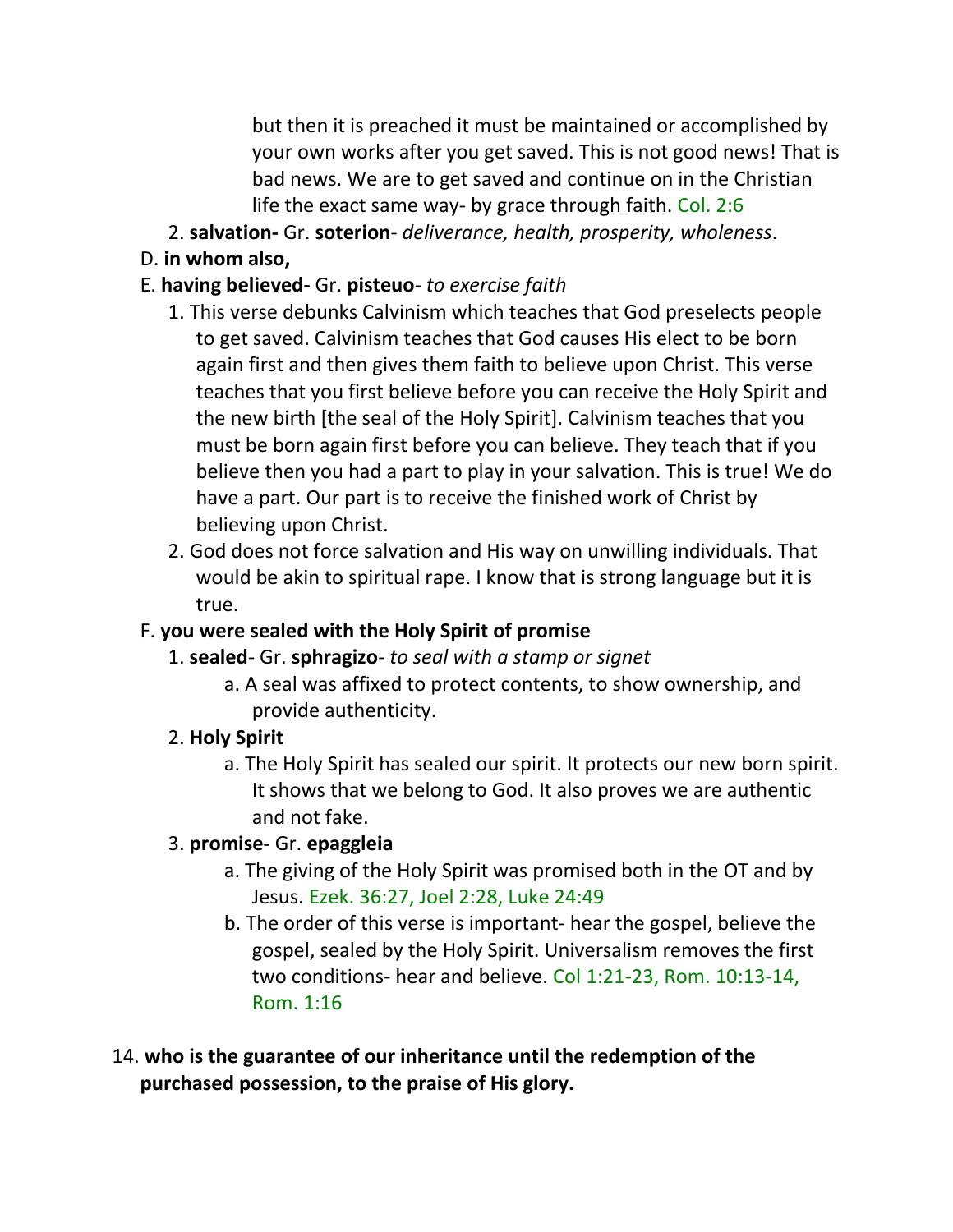- A. **who is the guarantee of our inheritance until the redemption of the purchased possession,**
	- 1. **guarantee** Gr. **arrhabon** *an earnest, money which in purchases is given as a pledge or down-payment that the full amount will subsequently be paid, deposited by the purchaser and forfeited if the purchase is not completed.*
		- a. God giving you the Holy Spirit is a down-payment of your redemption. Just like a young man putting money down on a ring as a down-payment, thus showing that he would be back to take full possession of the ring, so God did in giving us the Holy Spirit. This means God is committed to coming again and making your redemption complete- spirit, soul, and body.
		- b. It is very important to see an aspect of this down-payment. This down-payment is an amount that must be forfeited if the final purchase is not transacted. **If the Holy Spirit is the downpayment, this means that for God not return and to complete your redemption He would have to forfeit the Holy Spirit!** That is **not** going to happen! God will make good on your full redemption! Rom 8:23, 2Co 1:22, 2Co 5:5
	- 2. **inheritance** Gr. **kleronomia**
	- 3. **redemption** Gr. **apolutrosis** *a releasing effected by payment of ransom, redemption, deliverance, liberation procured by the payment of a ransom*
	- 4. **purchased possession-** Gr. **peripoiesis** *a preserving, a preservation, possession, one's own property, acquisition*
- B. **to the praise of His glory.**
	- 1. The main reason God redeemed us was not because of our need, but for the praise of His glory. God's glory is His excellent greatness. God wanted to demonstrate His great love and power in redeeming us. This was for the praise of His glory!

### 15. **Therefore I also, after I heard of your faith in the Lord Jesus and your love for all the saints,**

#### A. **Therefore I also,**

1. Paul was not the only person who had heard of their faith and love. He also heard it. Let people hear more about than from you. This will open up people to listen to you when you do talk.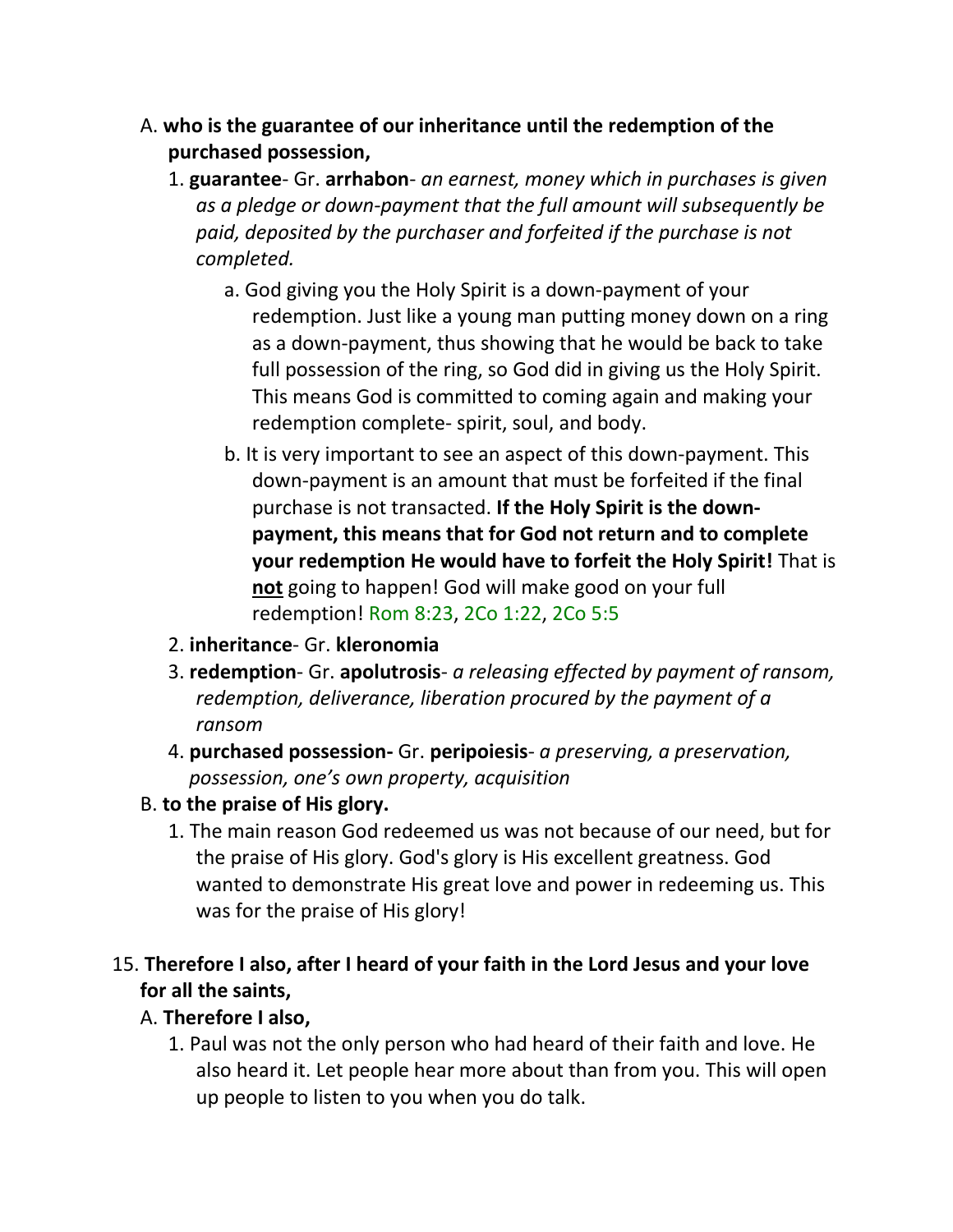# B. **after I heard of your faith in the Lord Jesus and your love for all the saints**

### 1. **heard**- Gr. **akouo**

a. Notice that Paul started praying for them when he heard that they were walking in faith and love. In most cases we only start praying for people who are doing poorly. Here, Paul started praying for those who he had heard were doing well. Why? It is because they are targets for the enemy. We should pray for those who are doing poorly, but much more so when they are doing well in the Lord. This was a habit if Paul. Col. 1:3-4, Phil. 1:5

### 2. **faith**- Gr. **pistis**

a. Faith in Jesus is required before you can love others with God's love. By placing your faith in Jesus, the Holy Spirit will shed abroad the love of God in your heart. It is by the love you will love others. You must have a proper vertical relationship before you can have proper horizontal relationships with people.

### 3. **love**- Gr. **agape**

- a. This is God's love.
- b. Faith and love go together. 1Th 1:3; 2Th 1:3; 1Ti 1:5, 1Ti 1:14
- c. Your faith will soar when you know how much God's love you. Gal. 5:6

### 4. **saints**- Gr. **hagios**- *holy ones*

a. All Christians are saints in God's eyes. You are born a saint, not voted as one after you die.

### 16. **do not cease to give thanks for you, making mention of you in my prayers:**  A. **do not cease to give thanks for you,**

### 1. **cease**- Gr. **pauo**- *to pause*

a. Paul had a continual prayer life. He stayed in communion with God at all times and in all seasons. He also experienced unceasing grace flowing in his life.

### 2. **give thanks**- Gr. **eucharisteo**- *to give good grace, thanksgiving*

- a. Thanksgiving is a major part of prayer. Thanksgiving is a fruit of faith and love.
- b. NT prayer is not talking God into things. It is receiving from God what He has already provided. Thanksgiving is a chief sign of faith.

### B. **making mention of your in my prayers**

1. **making mention-** Gr. **mneia**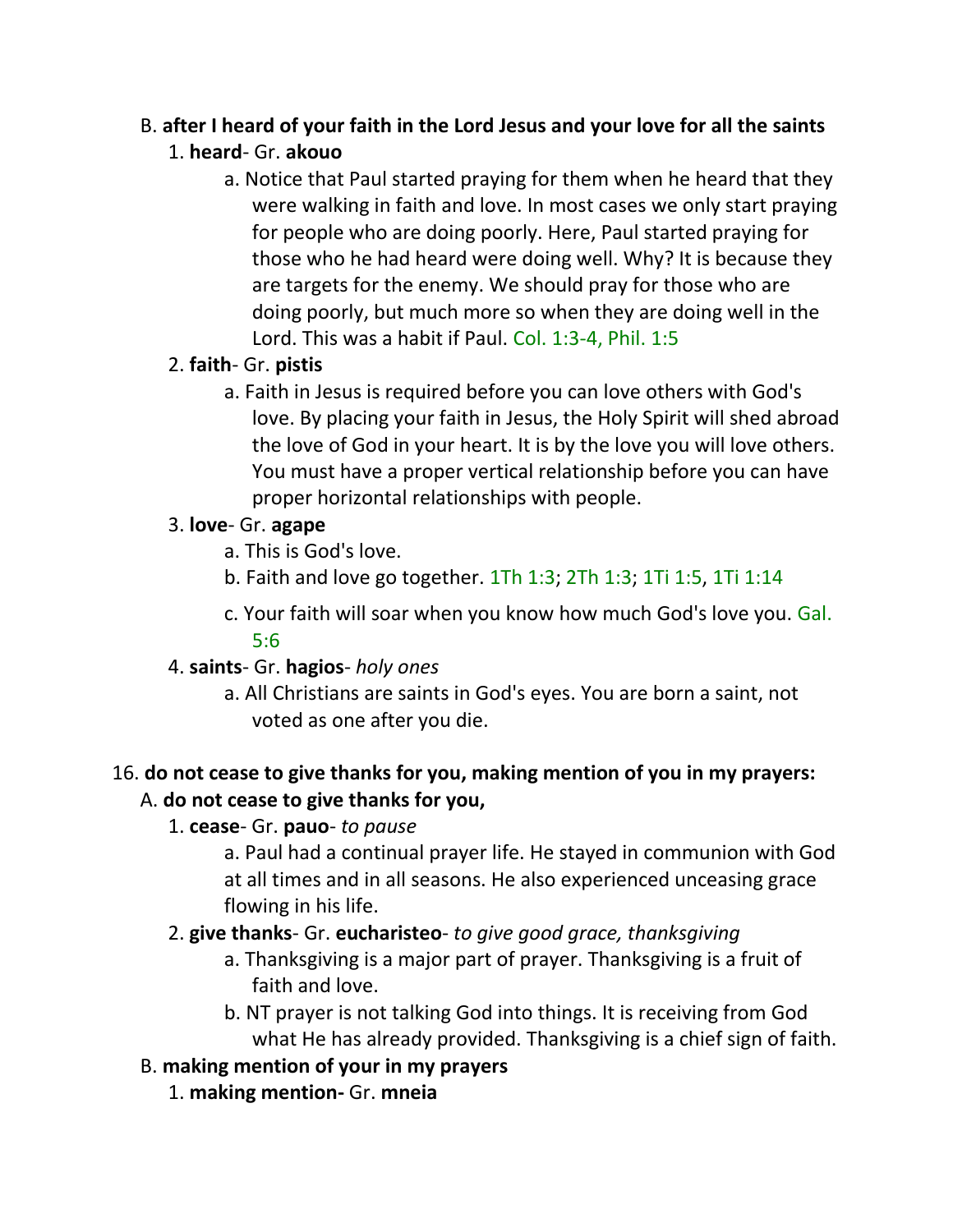a. We often think we need to pray long and hard for people. In many cases just mentioning their names before God and asking for Him to minister to them and bless them is powerful.

2. **prayers**- Gr. **proseuche**- *face to face communion*

# 17. **that the God of our Lord Jesus Christ, the Father of glory, may give to you the spirit of wisdom and revelation in the knowledge of Him,**

# A. **that the God of our Lord Jesus Christ,**

# 1. **the God**

a. Jesus had a proper balance in His relationship with God, His Father. He was His God but also His Abba Father. There is both awe with respect and tenderness with familiarity. If there is only one aspect of these aspects in our lives we have an unhealthy, unbalanced view of the Father God. Some see him as only God and some only see Him as Abba. One can breed dead religion and the other can breed an irreverent life.

# 2. **Lord Jesus Christ**

a. Here is the balance view we are to have of our Savior. He is Jesus. His is the Christ. He is the Lord. Each brings an aspect of His character and personhood.

# B. **the Father of glory,**

# 1. **Father**

- a. The source [Father] of glory and a description of Him.
- 2. **glory** Gr. **doxa** *opinion, splendor, excellent greatness*

# C. **may give to you the spirit of wisdom and revelation in the knowledge of Him**

1. **give**- Gr. **didomi**

# 2. **spirit**- Gr. **pneuma**

- a. This is not the Holy Spirit because He has already been given to each Christian. This is speaking of our human spirit that is given wisdom and revelation. God will communicate His wisdom and revelation to the recreated spirit of the believer. This is not automatic. It comes by believing prayer and meditation on the Word.
- 3. **wisdom** Gr. **sophia**
- 4. **revelation** Gr. **apokulpsis** *uncovering, unveiling*
- 5. **knowledge** Gr. **epignosis** *higher knowledge- revelation knowledge* a. What we need more than natural knowledge is revelation knowledge.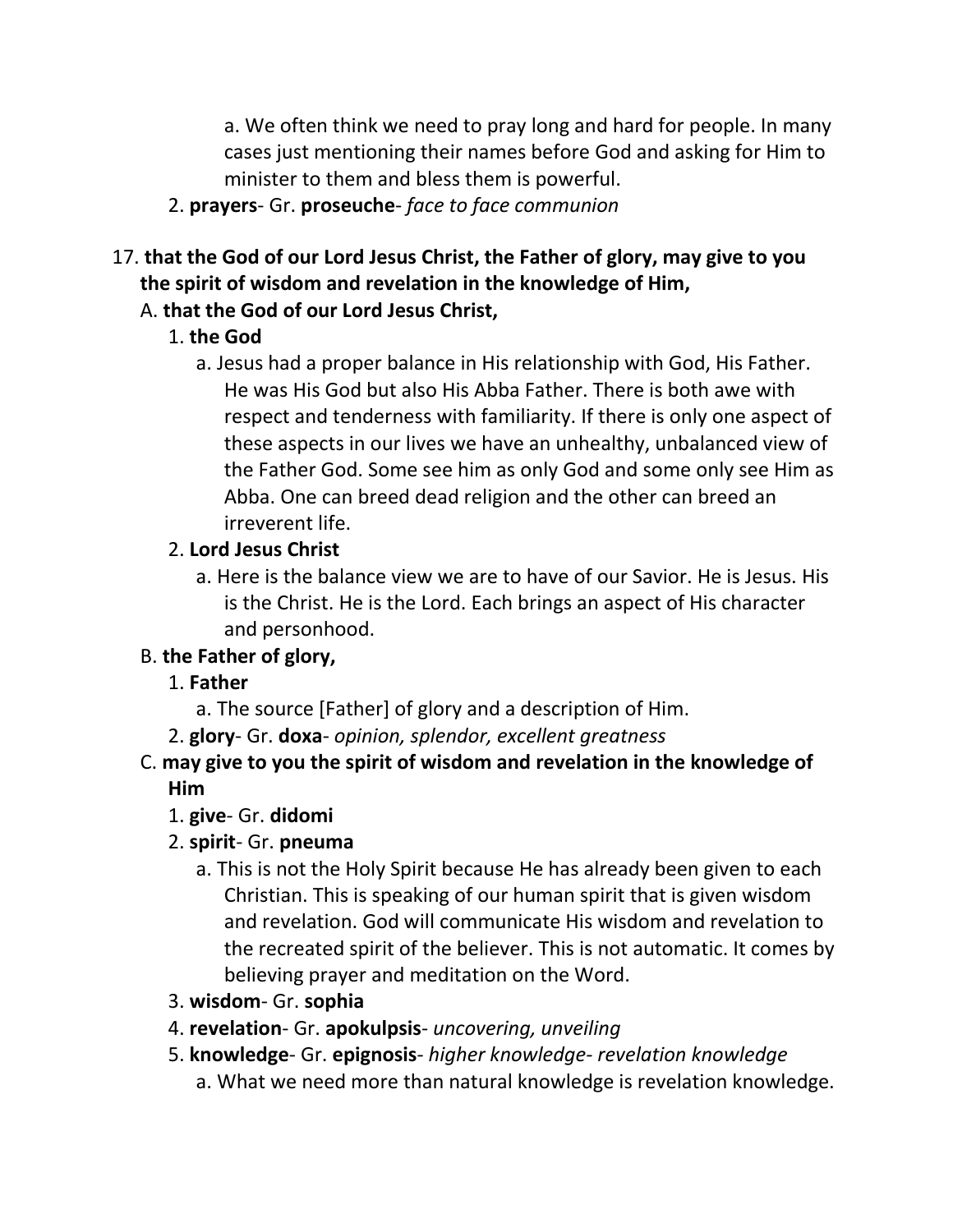This is higher knowledge than what our head can understand. It deals with knowledge and understanding given to and through our spirit.

#### 6. **of Him**

- a. This is not any knowledge, but knowledge concerning Him- Jesus Christ. We often are seeking knowledge of many things, but it is the knowledge of Him that we need the most. We often want knowledge on how we can live successfully, but we need knowledge of Him so He can live in and through us.
- b. If you examine the content of the prayers of Paul in the NT, they are not centered on prayer for things but prayer for wisdom, understanding, knowledge, and revelation. We need to grasp what has already been given to us in Christ. We do not need to prayer for God to give us things. Things follow wisdom, understanding, knowledge, and revelation. Prov. 24:4

### 18. **the eyes of your understanding being enlightened; that you may know what is the hope of His calling, what are the riches of the glory of His inheritance in the saints,**

### A. **the eyes of your understanding being enlightened,**

### 1. **eyes**- Gr. **opthalmos**

a. Some manuscripts say "heart" instead of understanding. Your heart has eyes! Your spiritual eyes can see things your natural eyes cannot. Heb. 11:27

### 2. **understanding**- Gr. **dianoia**

- a. This is the subject of the prayers of Paul. He prayed for wisdom, knowledge, understanding of what God has already done and has given. He did not pray for things.
- b. Things in the natural come from the spiritual realm in glory. Phil. 4:19

### 3. **being enlightened**- Gr. **photizo**

a. The Holy Spirit provides spiritual light to our heart. This process is greatly aided by praying in the Spirit and meditating in the Word of God.

### B. **that you may know what is the hope of His calling,**

### 1. **know**- Gr. **eido**

a. It is only what we know that will have the power to impact us. We cannot have faith in something we don't know. When we know something we can believe. Once we believe then God's power is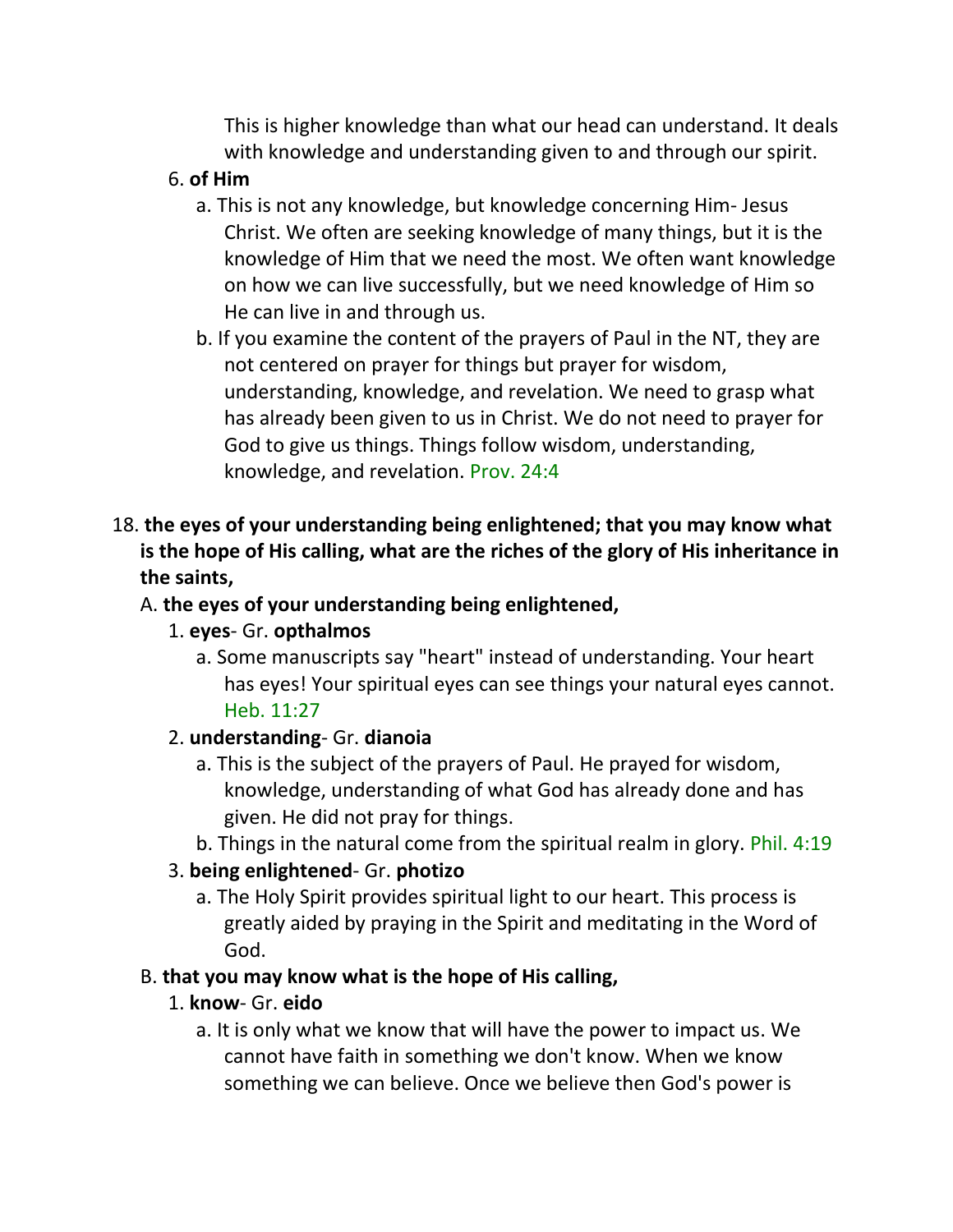manifest to us and through us!

- 2. **hope** Gr. **elpis** *confident expectation of good*
	- a. We must first see the hope of our calling. Hope is the master blueprint. Once we see our calling, then we need a revelation of the riches God has given to us to fulfill that calling.

### 3. **His calling**- Gr. **autos klesis**

- a. We have nothing that is separate from Christ. Christ shares everything with us. We are partakers of His calling. Heb. 3:1
- b. Christ has a calling of a king priest unto God. Heb. 5:10 We share that calling. We are eternal king priests unto God.

1 Pet. 2:9, Rev. 5:10

### C. **what are the riches of the glory of His inheritance in the saints**

### 1. **riches**- Gr. **ploutos**

- a. This is what God has given us to fulfill our calling. It is the resources by which it is fulfilled.
- 2. **glory** Gr. **doxa**
- 3. **His inheritance** Gr. **autos kleronomia**
	- a. Again we share everything with Jesus. We share His inheritance. He is the heir of the Father. We are joint heirs with Him. Rom. 8:17
- 4. **saints** Gr. **hagios-** *holy ones*
	- 1. 60 times believers are called saints- holy ones. If you believe in your heart you are holy you will live holy. If you believe you are unclean and shameful you will live that way. We renew our minds to God's truths by mediation and speaking over ourselves.

### 19. **and what** *is* **the exceeding greatness of His power toward us who believe, according to the working of His mighty power**

### A. **and what is the exceeding greatness of His power toward us who believe,**

- 1. **exceeding greatness** Gr. **huperballo megethos**
- 2. **power** Gr. **dunamis** *Inherent power and ability*
	- a. We have the blueprint of our calling, the resources to use to fulfill it, but we need power to carry it out. God provides all three of these by grace!

### 3. **toward us**

a. The power of God exerted towards raising Christ from the dead is now the same power directed towards you when you believe upon Christ and the Word of God!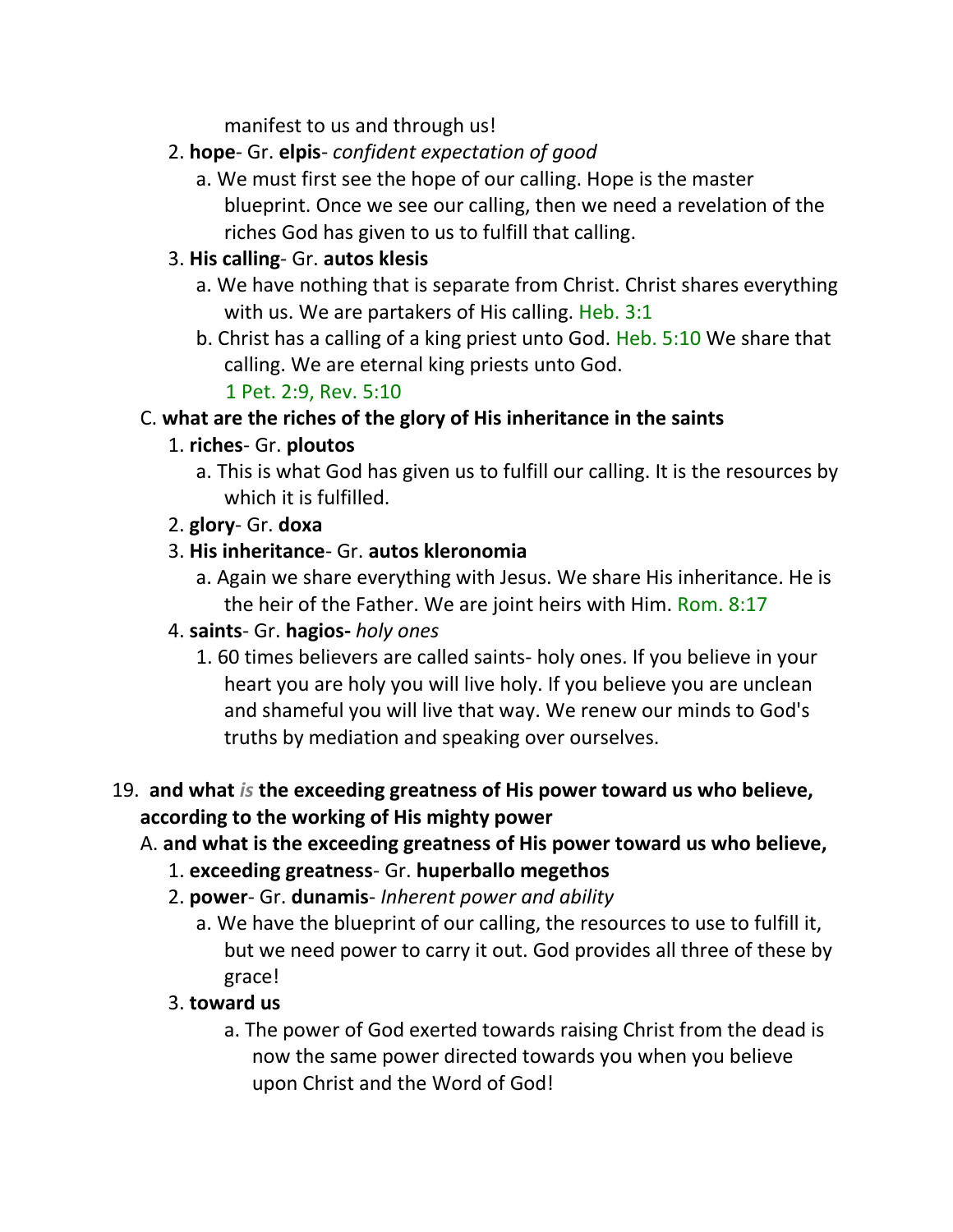4. **believe-** Gr. **pisteuo**

### B. **according to the working of His mighty power**

- 1. **working-** Gr. **energeo** *to release energy*
- 2. **mighty** Gr. **ischus** *delegated power*
- 3. **power** Gr. **kratos** *ruling power*
	- a. Paul bankrupts the Greek language in speaking of God's power that was released in raising Christ from the dead. He used four different Greek words for power.
	- b. There was more power released in raising Christ from the dead than was released in creation! In creation God did not face opposition, but He did have opposition to raising Christ from the dead. All the power of Satan, evil powers, and hell itself fought against Jesus being raised from the dead.
	- c. This same power is now directed towards us when we believe God's Word. This power can raise any dead situation you are in. It can raise any dead relationship you are in. It can bring health, life, and prosperity to you, no matter how dead and hopeless things look! The first two days Jesus was dead and in the tomb it looked hopeless that anything could or would change. But it did! That same power that changed that dead situation will change yours!

# 20. **which He worked in Christ when He raised Him from the dead and seated**  *Him* **at His right hand in the heavenly** *places,*

### A. **worked**- Gr. **energeo**

a. The power displayed towards Christ at His resurrection is now directed towards us when we believe God's Word!

### B. **in Christ**

- a. The resurrection power of Christ can only be found in Christ. You must believe to be in Christ.
- C. **raised from the dead-** Gr. **egeiro ek nekros-** *raised out from among the dead*
	- a. Jesus was raised out from among the dead. He brings out all those who believe in Him out from among the dead as well. Unbelievers remain among the dead.
	- b. After the Millennium death and hell will give up their dead and they will be judged at the White Throne Judgment. Their names are not found in the Lamb's book of life and are cast into the Lake of Fire forever. There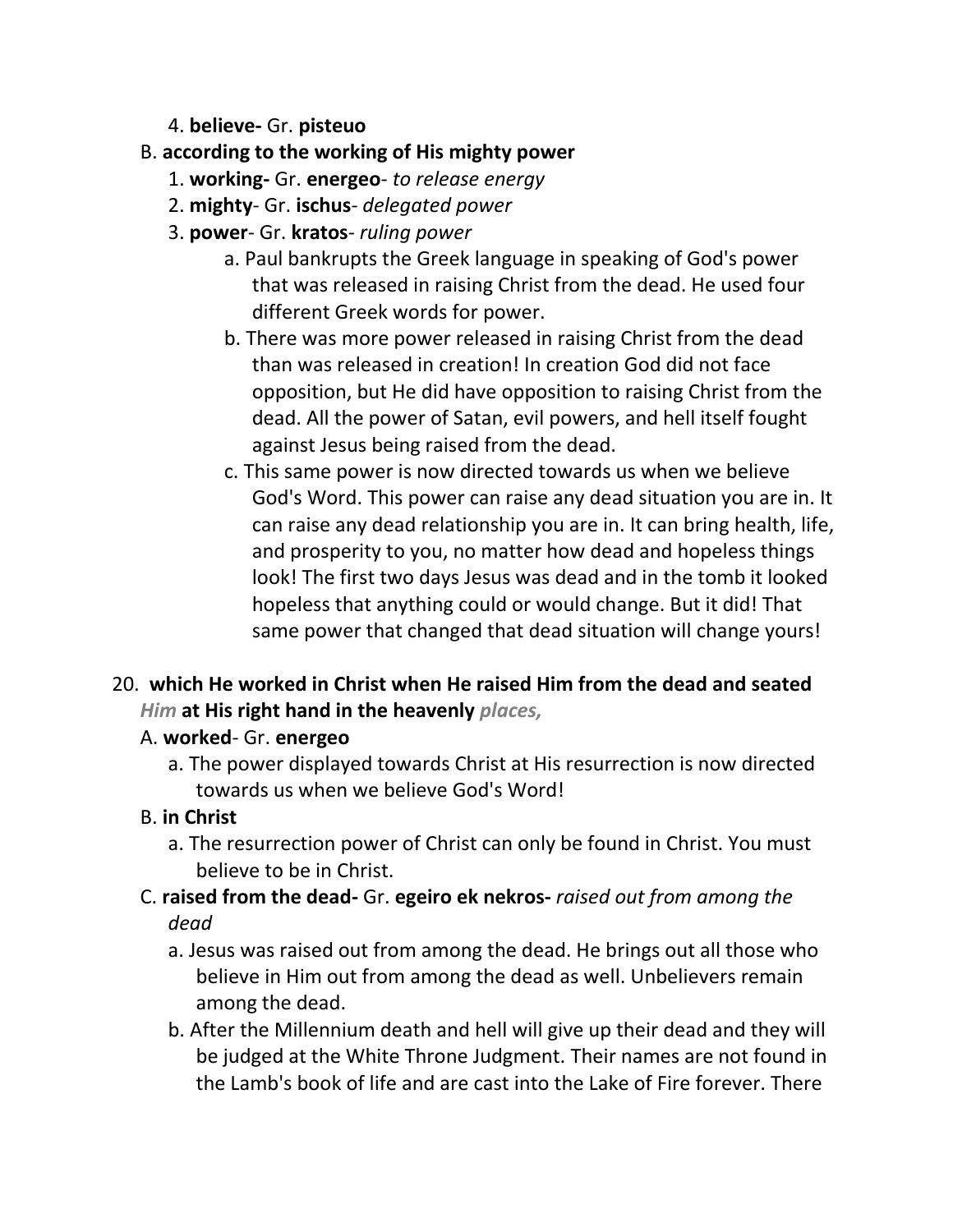is no ultimate reconciliation for unbelievers as Universalists claim.

## D. **seated**- Gr. **kathrizo**

- a. Jesus was seated as our High Priest. Priests of the OT could never sit down because their work was never finished. There was no chair among the furniture pieces in the tabernacle or temple. Jesus sat down because His redemptive work was finished and complete.
- b. Christ now intercedes for us based upon that finished work. We need to approach God based upon that finished work. Christ is speaking His finished work and if you do the same there is a connection for the power of God to flow to you!

# E. **right hand-** Gr. **dexios**

a. The right hand was the place of honor and authority. Whoever sat at a King's right hand was the object of honor and given authority.

# F. **heavenly places**

a. This is where Christ is presently. He will return to the earth at some point in the future and his spiritual kingdom will become a natural one as well.

# 21. **far above all principality and power and might and dominion, and every name that is named, not only in this age but also in that which is to come.**

### A. **far above all principality and power and might and dominion,**

- 1. **far above** Gr. **huperano** *rise above a thing, of a place, of rank or power* a. Christ is seated far above the evil angels. We have been seated with Christ. We can rest on our authority over all the power of the enemy.
- 2. **principality** Gr. **arche** *chief, first in rank*
- 3. **power** Gr. **exousia-** *authority*
- 4. **might** Gr. **dunamis**
- 5. **dominion** Gr. **kuriotes** *lordship*
	- a. This is speaking of the good angels, the evil angels, and human governments.
	- b. Satan has arranged his hordes in likeness to how God has set up his angels. There is rank in order in God's kingdom. There are arch-angels- Michael and Gabriel. Satan has principalities and powers as well. Eph. 6:12

# B. **and every name that is named,**

- 1. These are earthly names that are revered on earth.
- C. **not only in this age but also in that which is to come.**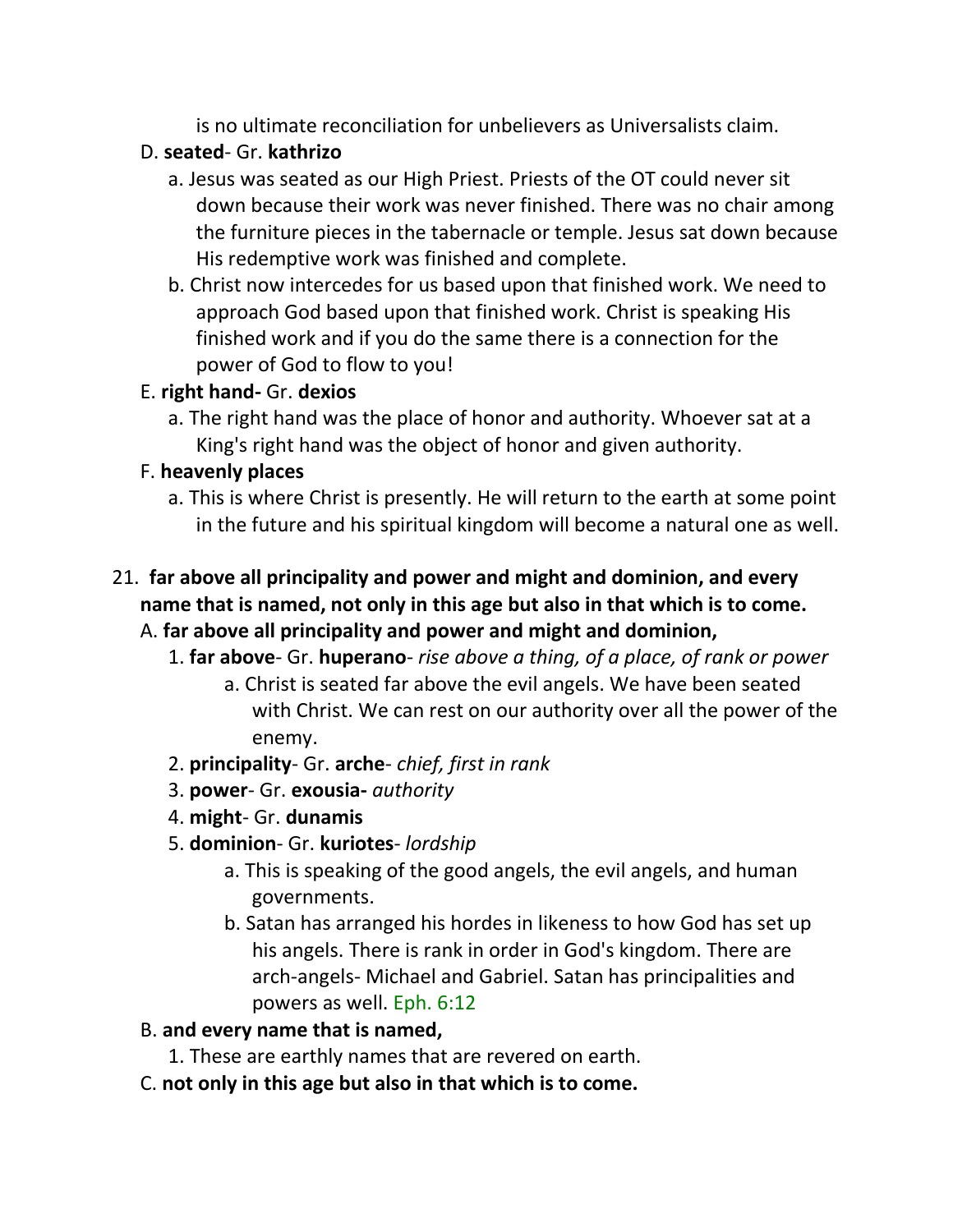#### 1. **this age**- Gr. **aion**

- a. The present age of grace.
- 2. **that which is to come** Gr. **mello** *about to come*
	- a. This is speaking of the millennial age.
- 22. **And He put all** *things* **under His feet, and gave Him** *to be* **head over all** *things* **to the church,**

### A. **And He put all things under His feet,**

1. **put**- Gr. **hupotasso**- *to arrange in order of rank, put in submission under, place under the authority of*

### 2. **all things**

a. All things are placed under the body of Christ. If it is a thing you have authority over it!

# 3. **under His feet**

a. The church is the body of Christ. The feet are a part of the body of Christ. This means that all good and evil angels are put under the authority of the church!

# B. **and gave Him to be head over all things to the church**

### 1. **gave**- Gr. **didomi**

a. This position and honor was given to the Lord Jesus Christ and also to us. Jesus nor we take this honor for ourselves. It is conferred upon Him and us!

### 2. **head**- Gr. **kephale**

a. Jesus is the head of His body the church

### 3. **all things**

- a. Jesus has all authority over all things, and as His body we do as well!
- 4. **church** Gr. **ekklesia** *called out ones*

### 23. **which is His body, the fullness of Him who fills all in all.**

# A. **which is His body,**

### 1. **body**- Gr. **soma**

- a. The church is Jesus' body.
- b. To touch the church is to touch Jesus. When something touches your body it registers in the head. Jesus is in touch with you and what you are going through. He feels it.
- B. **the fullness of Him who fills all in all**